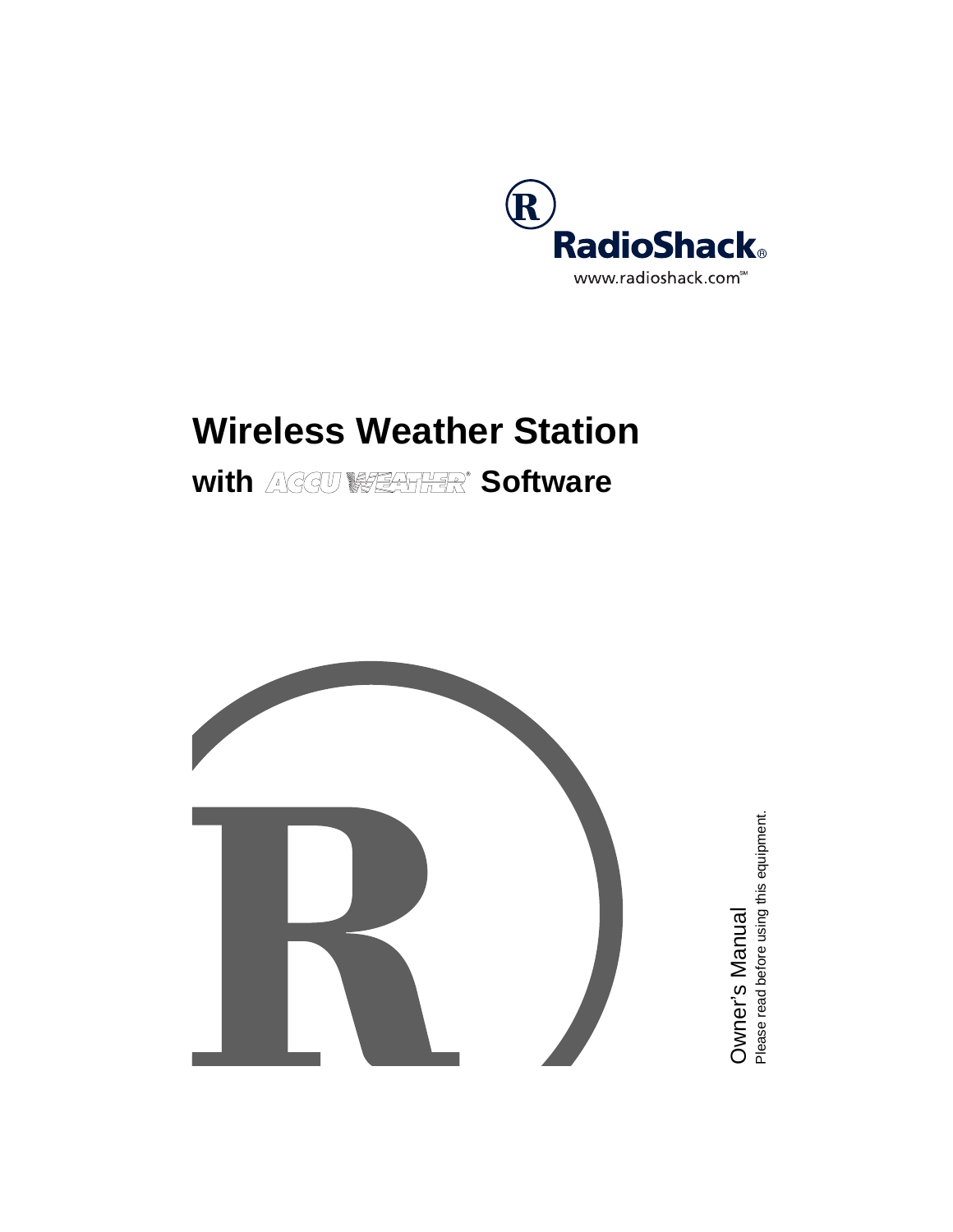# $\Box$  Contents

© 2001 RadioShack Corporation. All Rights Reserved.<br>RadioShack and RadioShack.com are trademarks used by RadioShack Corporation.<br>Accu-Data and AccuWeather are registered trademarks of AccuWeather, Inc.<br>AccuWeather for Win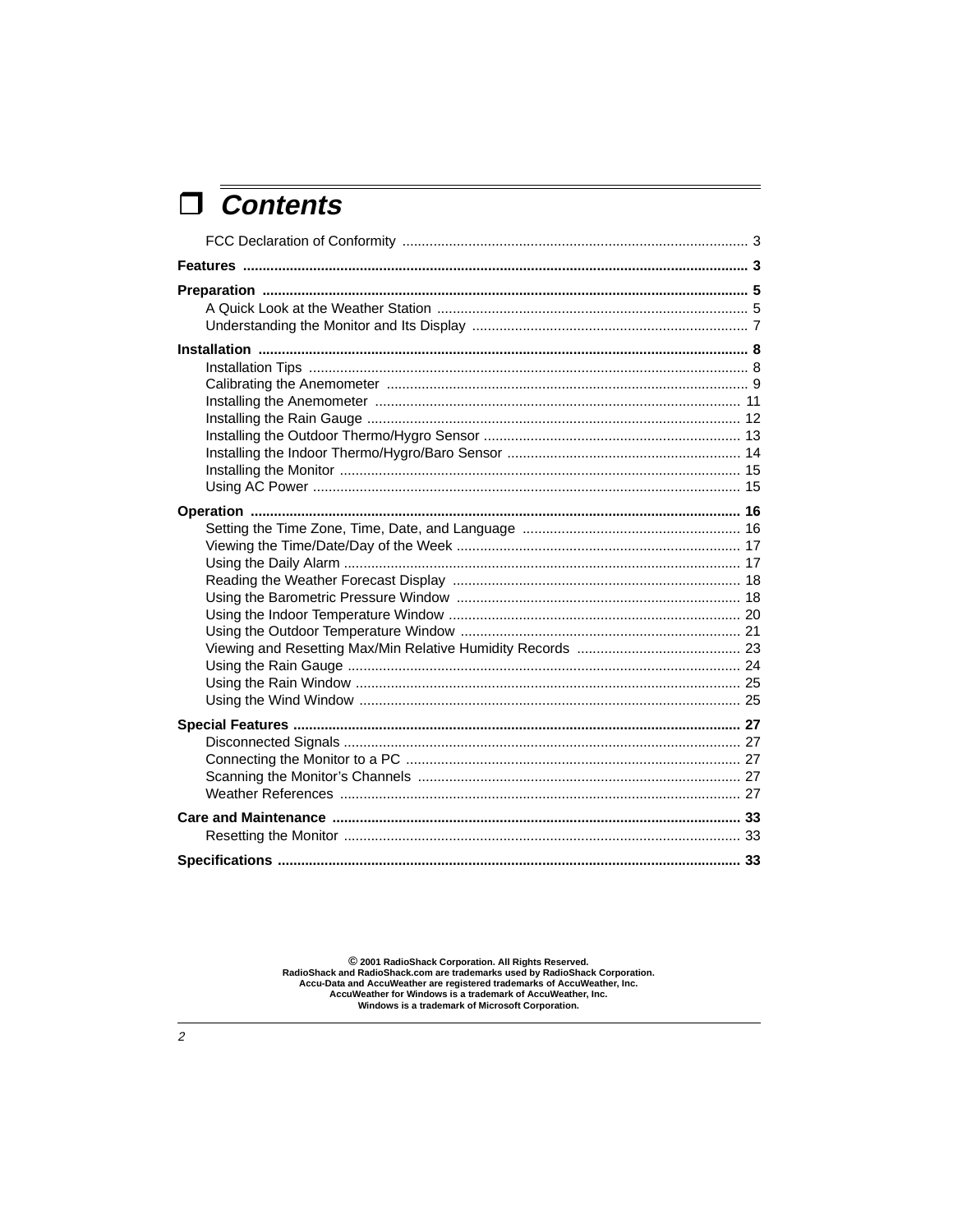# à **The FCC Wants You to Know**

# **FCC DECLARATION OF CONFORMITY**

This device complies with Part 15 of the FCC Rules. Operation is subject to the following two conditions: (1) this device may not cause harmful interference, and (2) this device must accept any interference received, including interference that may cause undesired operation.

| Product:           | Wireless Weather<br>Station                            |
|--------------------|--------------------------------------------------------|
| Model:             | 63-1016                                                |
| Responsible Party: | RadioShack<br>100 Throckmorton<br>Fort Worth, TX 76102 |
| Phone:             | 817-415-3200                                           |

This equipment complies with the limits for a Class B digital device as specified in Part 15 of FCC Rules. These limits provide reasonable protection against radio and TV interference in a residential area.

However, your equipment might cause TV or radio interference even when it is operating properly. To eliminate interference, you can try one or more of the following corrective measures:

- reorient or relocate the receiving antenna
- increase the distance between the equipment and the radio or TV
- use outlets on different electrical circuits for the equipment and the radio or TV

Consult your local RadioShack store if the problem still exists.

You must use shielded interface cables with this equipment.

# à **Features**

An attractive and useful addition to your home or business, your RadioShack Wireless Weather Station uses 433 MHz radio signals to send and receive weather data between its component parts, so you do not need to run wires between them. Your weather station lets you monitor the air temperature, relative humidity, and dew point temperature (indoors and outdoors), as well as the barometric pressure, wind speed/ direction, wind chill, and rainfall rate (outdoors only). The weather station's monitor's memory lets you recall the maximum and minimum readings, set an alarm to sound at a set time or when a set condition is exceeded, and more.

The monitor's **RS-232** jack lets you connect it to a PC using a serial cable (not supplied). The monitor sends data to a connected PC, so you can use the supplied AccuWeather® for Windows® Weather Station software to monitor data as it is recorded (real-time), or recall it later.

The monitor also has an easy-to-read display that forecasts (12–24 hours in advance) the weather most likely to occur where the

Features 3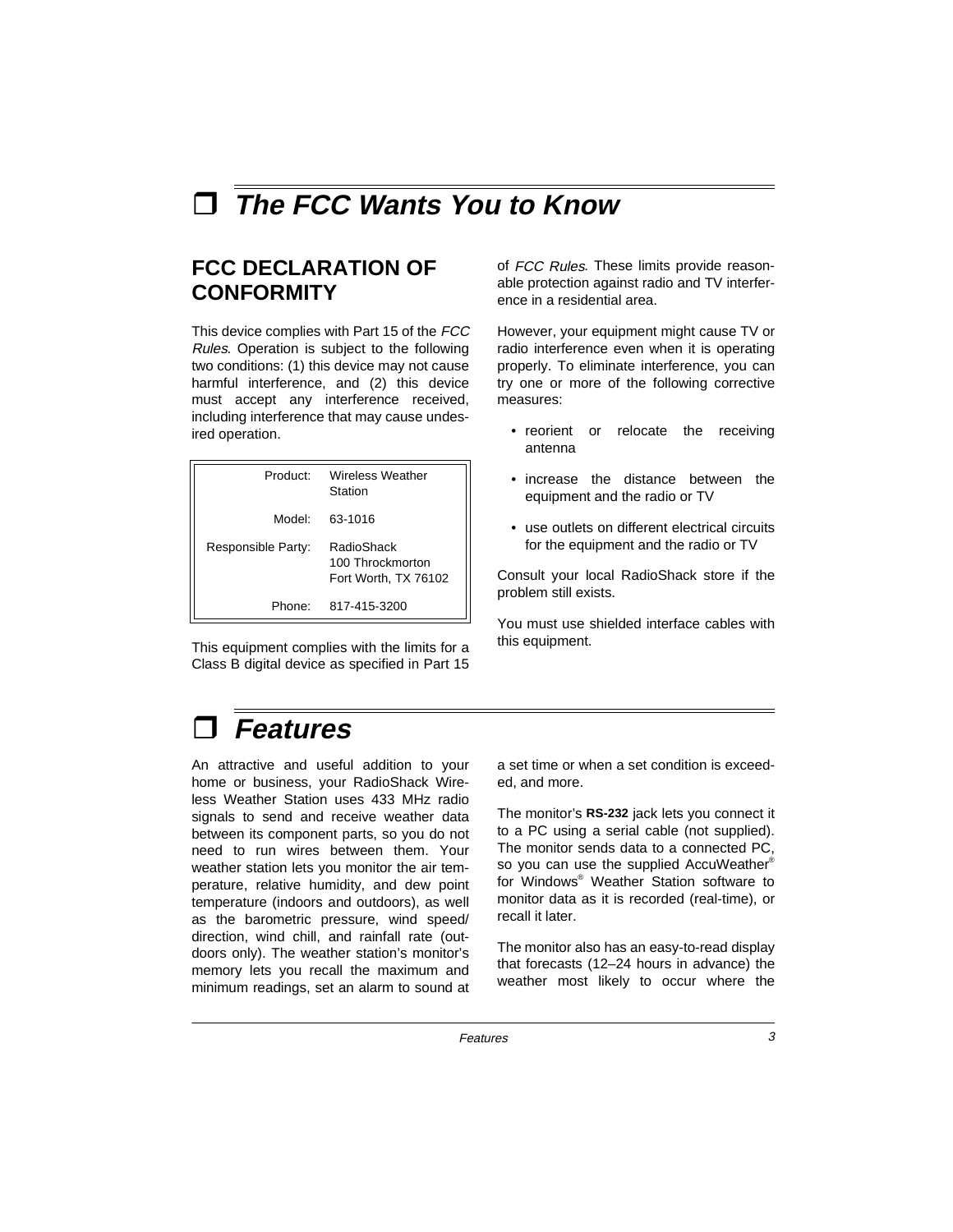weather station is located. The weather station is ideal for anyone who relies on knowing local weather conditions, such as gardeners, farmers, or anyone who works outdoors. It can also help you successfully plan outdoor activities — from a picnic to simply knowing when to carry your umbrella!

The supplied software also includes Accu-Weather for Windows, which lets you access AccuWeather's Accu-Data® on-line service and view or download current and past weather information — color weather maps (including radar and satellite images), weather data, forecasts/warnings, and more from all over the world.

The weather station's other features include:

**Display Touch Monitor** — clearly shows current conditions and various options. The monitor alerts you when programmed conditions are met.

**Weather Measurements** — the weather station measures the air temperature, relative humidity, and dew point temperature (indoors and outdoors), as well as the barometric pressure, wind speed/direction, wind chill, and rainfall rate (outdoors only).

**Built-In Memory** — the weather station records the highest and lowest readings for temperature, relative humidity, dew point temperature, maximum wind speed, daily and accumulated rainfall, and minimum wind chill. You can reset the memory separately for each weather type.

**Weather Alarms** — let you set the monitor to sound an alarm for each weather parameter (temperature, wind speed, rainfall rate, dew-point temperature, and so on) and alert you when a set weather condition is reached.

**Optional PC Connection** — lets you connect the monitor to a personal computer (using an optional serial cable), so you can record and store weather data on your PC

using the supplied AccuWeather for Windows software.

**Weather Forecast** — the weather station provides you with a forecast of the weather conditions most likely to occur where the weather station is located.

**Weather Symbols** — appear on the monitor, showing you weather conditions at a glance with sunny, partly cloudy, cloudy, and rainy symbols.

**Measurement Unit Selection** — lets you select the measurement unit (such as 12- or 24-hour time format, Fahrenheit or Celsius, and so on) that the monitor displays in all modes that use that unit.

**Clock Display with Alarm** — shows the time and date, and lets you set an alarm to sound at the same time every day.

**Mounting Hardware** — lets you easily mount the weather station's components in the locations that best suit your needs.

**Liquid Crystal Display** — clearly displays the monitor's digital readings and functional indicators.

**Backlight** — makes the monitor's display easy to read in low light situations when using AC power.

**Low Battery Indicator** — lets you know when to change the batteries in the weather station's components.

**Weather References** — the Owner's Manual includes a glossary of frequently used weather terms and a cloud classification chart.

### **AccuWeather for Windows Software Features**

**Real-Time Display of Weather Conditions** — lets you view the weather station's data output as it is received by your PC.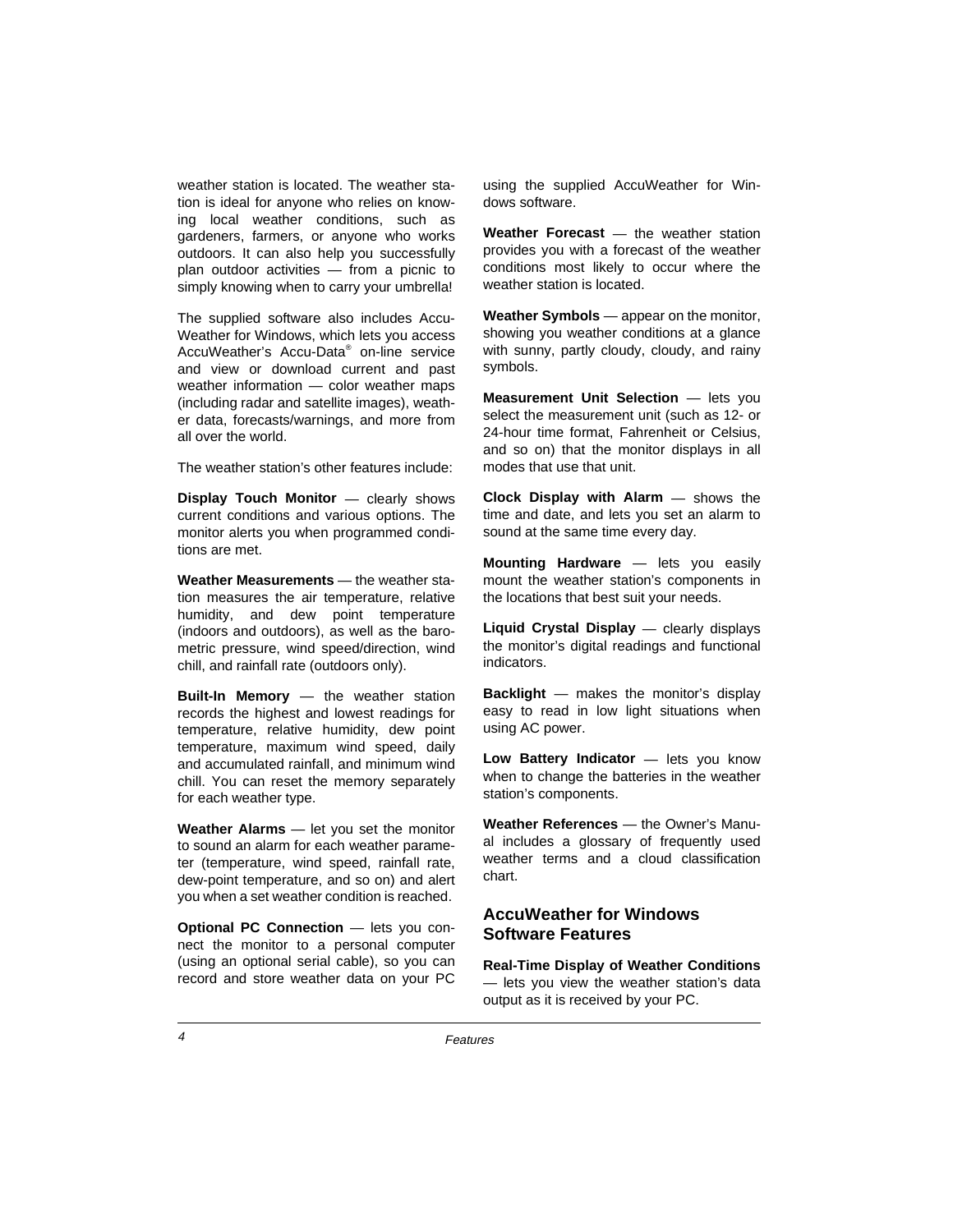**Helps Organize and Store Weather Data** — a variety of features let you organize and store some or all of the weather data recorded by your weather station.

**Easy Data Access** — lets you recall the stored data at any time, print it out in tables or graphs, and even compare it to normal and historical conditions for your area.

**Accu-Data** — AccuWeather's on-line service lets you view and download current and past weather information — color weather maps (including radar and satellite images), weather data, forecasts, warnings, and more — for your location or from around the world.

**Software Registration Benefits** — (from AccuWeather) include some free on-line time, an on-line subscription discount, free software upgrades, and other free merchandise.

#### **Notes:**

- The weather station and the information available in the Accu-Data database are for educational and hobby use only. Neither RadioShack nor AccuWeather shall have any responsibility or liability whatsoever for any inconsistency, inaccuracy, or omissions for weather recorded, reported, or forecasted by the software, the weather station or the Accu-Data database or for reliance on such records, reports, data, or forecasts.
- The modular connection cords supplied with your weather station are carefully calibrated and specially designed for it. Please do not lengthen or shorten these cables. To avoid inaccurate readings from the weather instruments, we recommend you do not use extension cords.

# à **Preparation**

# **A QUICK LOOK AT THE WEATHER STATION**

Your weather station includes these components and mounting supplies. Be sure to locate all of these items before you dispose of the packing material and box.

**Note:** Because the indoor thermo/hygro/baro sensor and outdoor thermo/hygro sensor are calibrated to different specifications, they might measure slightly different temperatures even if they are located in the same area (if for example they are located side by side before you install them). This is not a malfunction.

## **Components**

**Monitor**



Preparation 5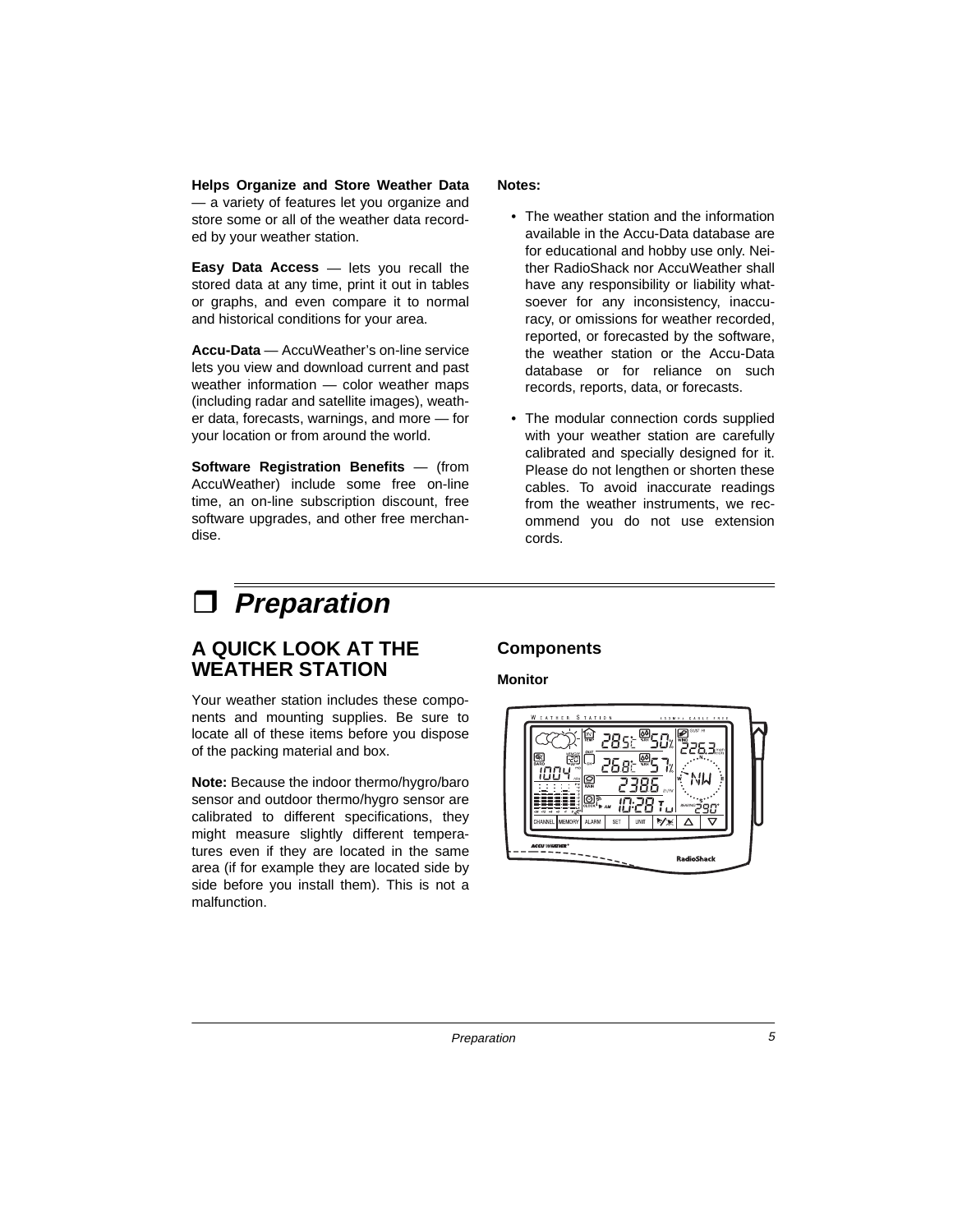

**Outdoor Thermo/Hygro Sensor**



**Indoor Thermo/Hygro/Baro Sensor**



**Solar Transmitter for Anemometer**



**Solar Transmitter for Rain Gauge/ Outdoor Thermo/Hygro Sensor (2)**



**Anemometer Base, Arm, and Vane Set** 



**Wind Vane**



**Wind Cup**



**AC Adapter**



## **Mounting Hardware**

| <b>Number</b><br><b>Provided</b> | <b>Description</b>                             |
|----------------------------------|------------------------------------------------|
| 2                                | $M3 \times 17$ Self-Tapping Screws             |
| 4                                | $M3 \times 12$ Self-Tapping Screws             |
| 8                                | <sup>1</sup> /4 inch U-Bolts                   |
| 16                               | <sup>1</sup> / <sub>4</sub> inch Plain Washers |
| 16                               | $1/4$ inch Hex Nuts                            |
|                                  | Rubber screw covers                            |

#### **Tools/Additional Supplies Needed for Installation**

In addition to the supplied mounting hardware, you need the following tools and supplies to install your weather station:

- small flat screwdriver
- small Phillips screwdriver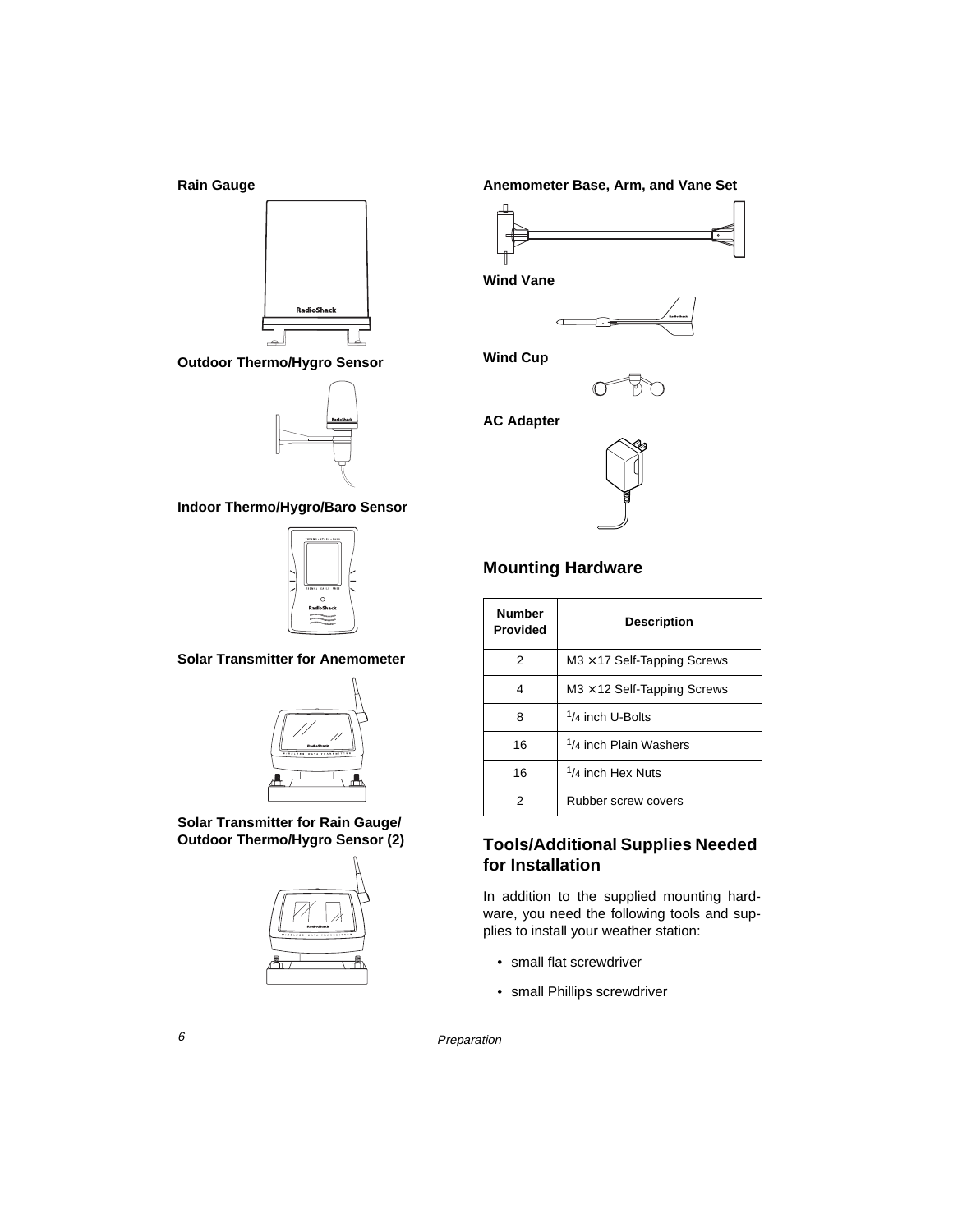- electric drill
- pencil
- compass
- level
- two screws (if you plan to mount the monitor on a wall)
- mast,  $1 1^{1/4}$  inches (2.54–3.18 cm) in diameter (to mount the anemometer)
- batteries (not supplied):

monitor: 4 AA

Indoor thermo/hygro/baro sensor: 4 AAA

backup power for solar transmitters (3): 2 AA (each)

#### **Notes:**

- For the best performance and longest life, we recommend RadioShack alkaline batteries.
- We recommend that you use lithium batteries in any component that could be exposed to temperatures between –4° and –58°F (–20° and –50°C) or colder.

# **UNDERSTANDING THE MONITOR AND ITS DISPLAY**

The weather station's monitor is divided into various windows: barometric pressure and current outdoor general condition, barometric bar chart, indoor temperature, outdoor temperature, rainfall, clock, and wind speed and wind direction. Each window displays related information for that item.

The monitor lights for about 12 seconds and a tone sounds each time you press the screen.

The following chart describes each icon or control.

| lcon/<br>Control  | <b>Description</b>                                        | <b>Function</b>                                                                                                                                                                                              |
|-------------------|-----------------------------------------------------------|--------------------------------------------------------------------------------------------------------------------------------------------------------------------------------------------------------------|
|                   | <b>harometric</b><br>pressure<br>(absolute/<br>sea level) | Repeatedly press to toggle between the absolute and sea level baro-<br>metric pressure readings. (See "Using the Barometric Pressure Win-<br>dow" on Page 18.)                                               |
|                   | indoor tempera-<br>ture                                   | Repeatedly press to toggle among the indoor temperature and the<br>indoor dew point temperature. (See "Using the Indoor Temperature Win-<br>dow" on Page 20.)                                                |
| <b>OUT</b><br>CH. | outdoor<br>temperature/<br>channel                        | Repeatedly press to toggle between the outdoor temperature, dew point<br>temperature, and windchill. The channel number appears inside the<br>icon. (See "Using the Outdoor Temperature Window" on Page 21.) |
|                   | rain                                                      | Press to view the rainfall measurement. (See "Using the Rain Window"<br>on Page 25.)                                                                                                                         |
|                   | relative<br>humidity                                      | Press to view the relative humidity. (See "Viewing and Resetting Max/<br>Min Relative Humidity Records" on Page 23.)                                                                                         |
|                   | clock                                                     | Repeatedly press to toggle between the time and date. (See "Viewing<br>the Time/Date/Day of the Week" on Page 17.)                                                                                           |

Preparation 7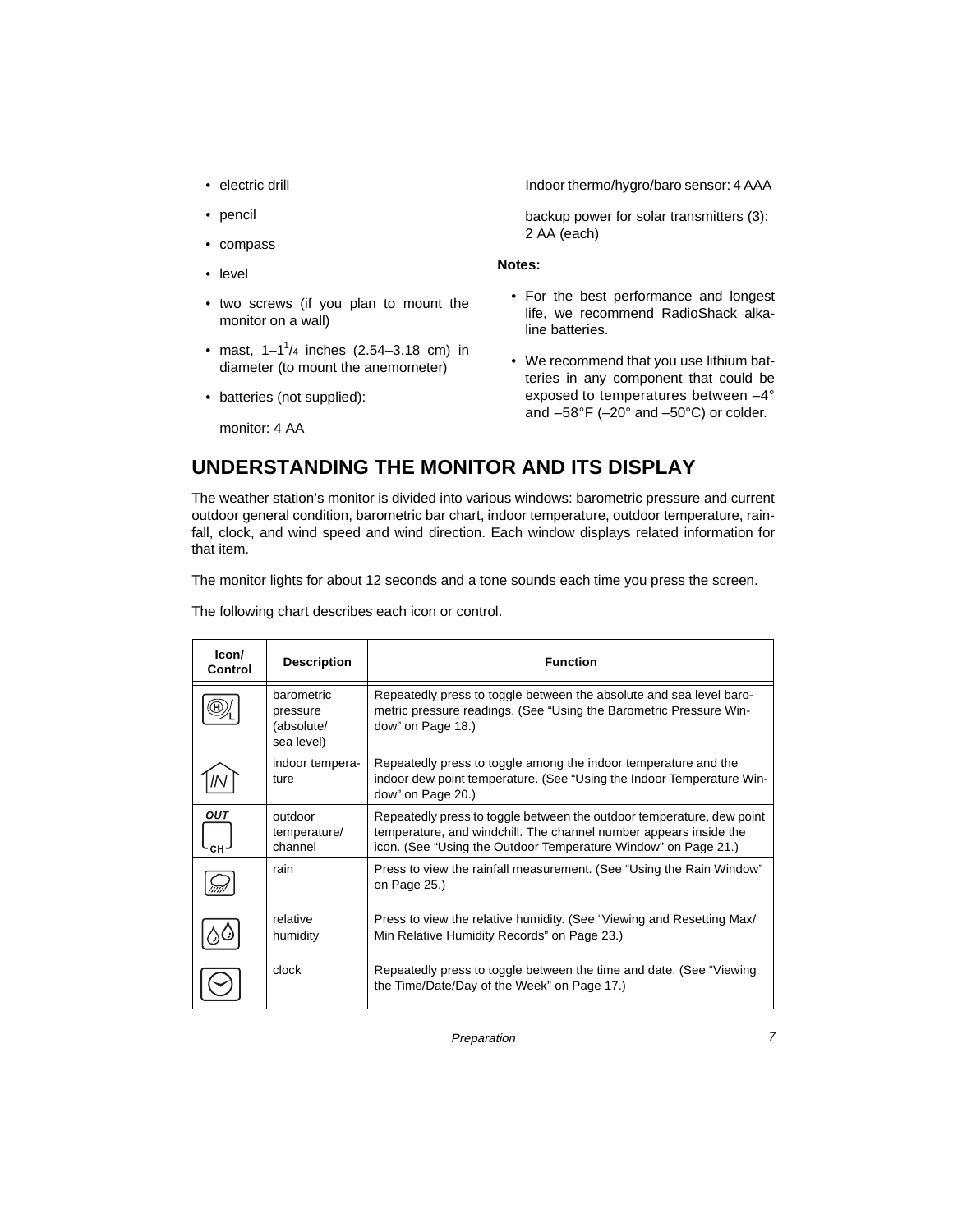| Icon/<br>Control | <b>Description</b> | <b>Function</b>                                                                                                                 |
|------------------|--------------------|---------------------------------------------------------------------------------------------------------------------------------|
|                  | wind               | Repeatedly press to toggle between the average wind speed and the<br>gust wind speed. (See "Using the Wind Window" on Page 25.) |
| <b>CHANNEL</b>   | control            | Repeatedly press to toggle among the outside channels.                                                                          |
| <b>MEMORY</b>    | control            | Press the desired mode (such as outdoor temperature), then press<br><b>MEMORY</b> to view the saved high/low value.             |
| <b>ALARM</b>     | control            | Press the desired mode (such as outdoor temperature), then press<br>ALARM to see the desired alarm condition(s).                |
| <b>SET</b>       | control            | Press to store a setting in memory.                                                                                             |
| <b>UNIT</b>      | control            | Press to toggle among various units of measurement.                                                                             |
|                  | alarm on/off       | Repeatedly press to turn the desired alarm condition on or off.                                                                 |
|                  | <b>up</b>          | Press to increase a value.                                                                                                      |
|                  | down               | Press to decrease a value.                                                                                                      |

# à **Installation**

# **INSTALLATION TIPS**

Although the solar transmitters for the anemometer, outdoor thermo/hygro sensor, and rain gauge contain a built-in Ni-MH battery, they also require a backup battery. See the assembly sections in this manual for instructions on installing a backup battery in those components. Replace the backup battery for these components once a year or when  $\neq$  appears under the corresponding sensor's window.

The weather station operates at 433 MHz and does not require wire installation among the component parts. To ensure successful installation and the best performance, we recommend you follow the preparation, installation, and connection instructions in the order they appear in this manual.

1. Select the best location for each weather station component and carefully measure the approximate mounting distances.

## **Typical Installation**

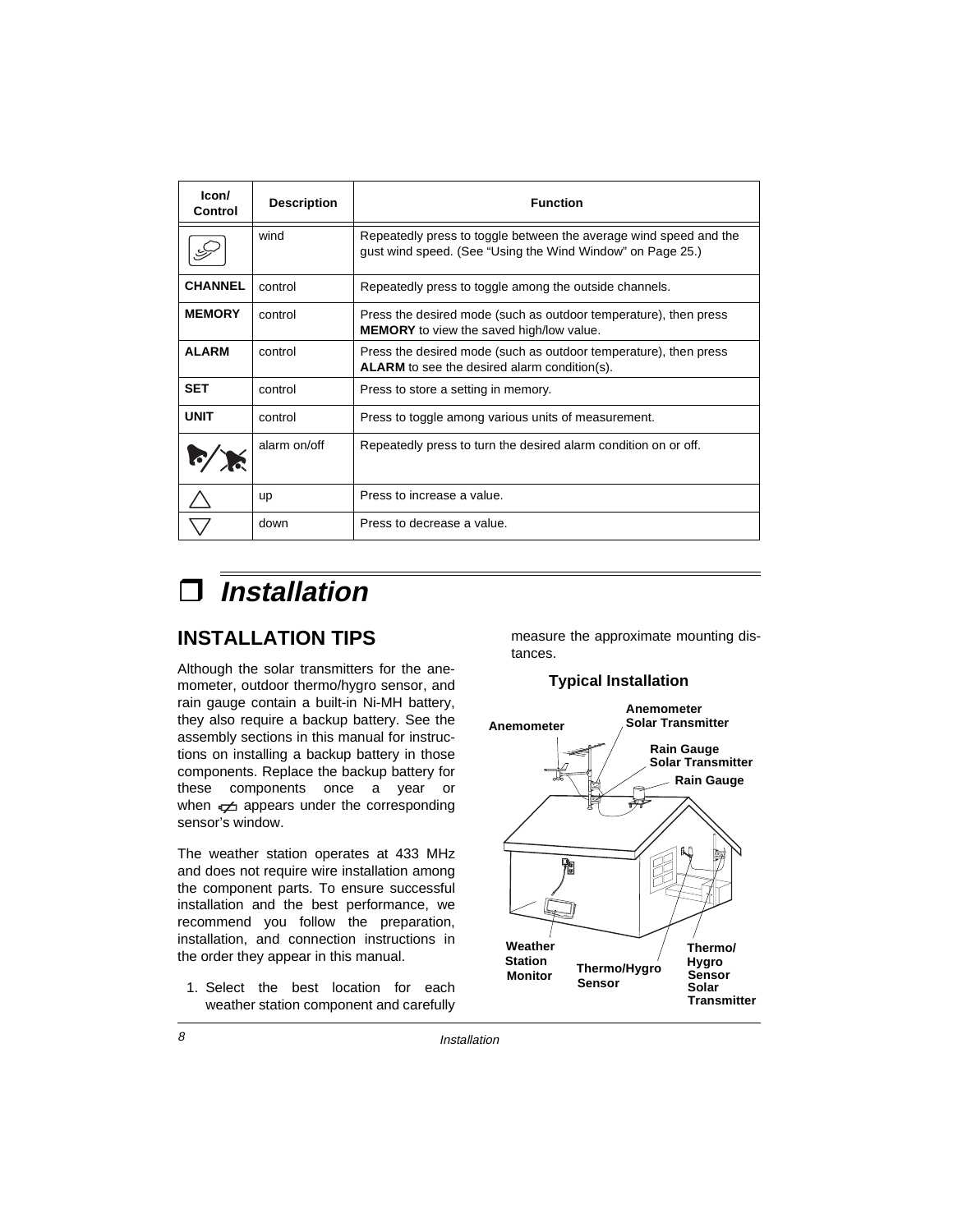- 2. Make sure you have all the tools/supplies necessary to install each component.
- 3. Assemble and calibrate the anemometer. See "Calibrating the Anemometer" on Page 9.
- 4. Install all components, then connect all related components.
- 5. Connect the anemometer, outdoor thermo/hygro sensor and rain gauge to their individual solar transmitters to receive the weather element data. Each solar transmitter needs two AA batteries (not supplied) for backup power.

#### **Notes:**

- Install the anemometer, outdoor thermo/ hygro sensor, and rain gauge outdoors in a location that provides the best measurement for the weather elements the instruments are designed for.
- To reduce interference, do not install individual solar transmitters closer than 3.28 feet (1 meter) to each other.
- We recommend that you use lithium batteries in any component that could be exposed to temperatures between –4°F  $(-20^{\circ}$  C) and  $-58^{\circ}$ F ( $-50^{\circ}$  C) or colder.

#### **Estimating the Mounting Distances**

To help you find the right location for each weather station component, follow the tips listed in "Selecting a Location" on Page 11 that precede the mounting instructions for that component.

Before you mount any of the components, we recommend you select a general mounting location for each component first, then measure the distance between the locations for components that you will be connecting to

each other to be sure the selected locations are close enough together.

For the best reception, mount the solar transmitters no more than about 328 ft (100 m) from the monitor. Obstacles between the solar transmitters and the monitor might reduce the effective range.

The maximum length of serial cable (not supplied) required to connect the monitor's **RS-232** jack to a PC is 10 feet, so the monitor must be located indoors within 10 feet of your PC.

## **CALIBRATING THE ANEMOMETER**

Before you mount the anemometer at the selected mounting location, follow these steps to calibrate it with the monitor, so the monitor properly measures wind speed and direction.

**Important:** You must be able to view the monitor while you assemble and calibrate the anemometer. You must temporarily install the monitor and connect AC power to it. Be sure to follow these steps before you install the anemometer at its mounting location.



#### **Assembling the Anemometer**

1. Place the wind cup over the thin shaft on the anemometer's bar, use a small Phillips screwdriver to tighten the screw on the base of the wind cup, then insert one of the supplied rubber screw covers into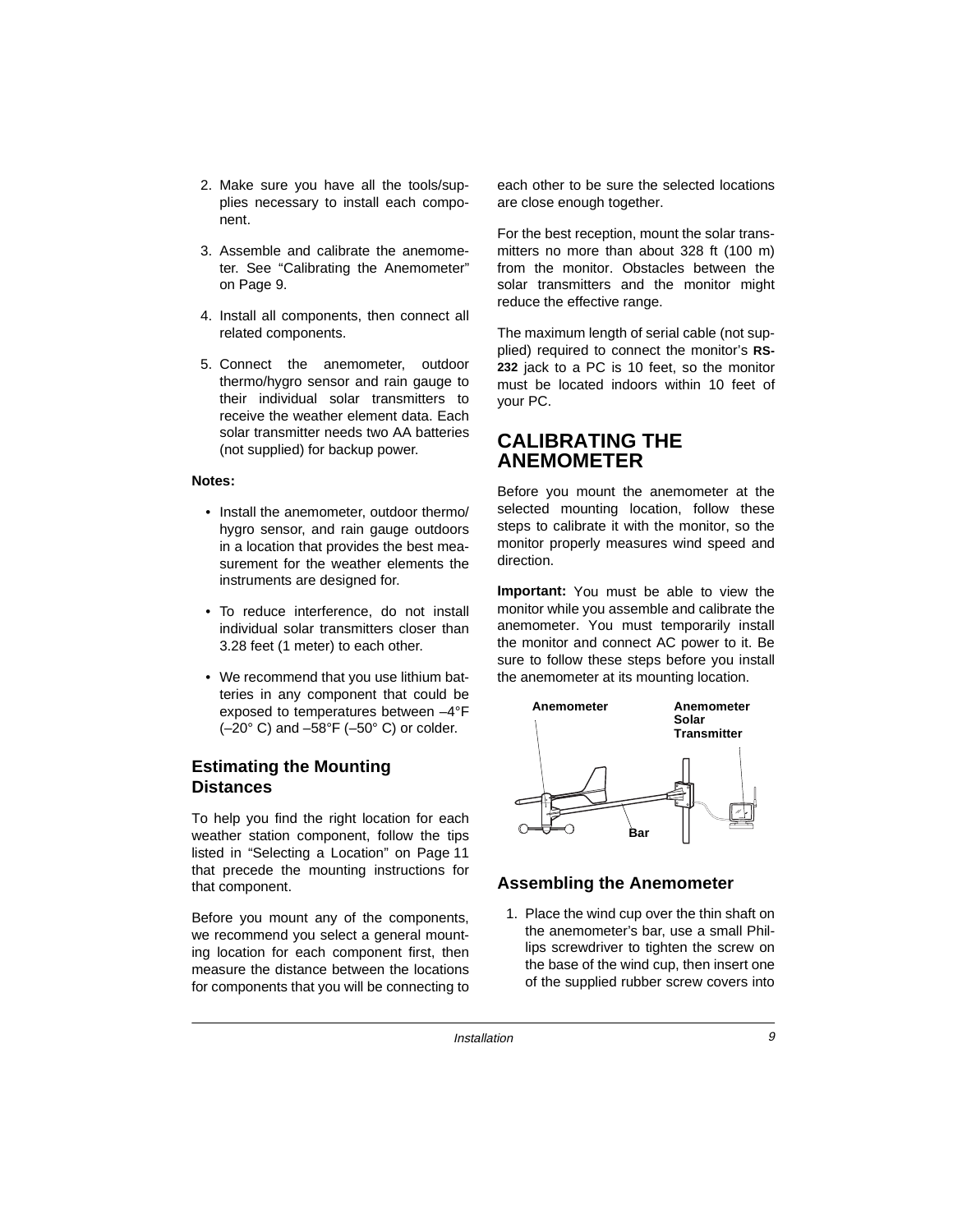the screw's hole to protect the screw from corrosion.

- 2. Use a Phillips screwdriver to loosen the screws on the cover of the anemometer's solar transmitter, then remove the cover. The anemometer's cable and anemometer solar transmitter are both labeled with a red tag.
- 3. Install two AA batteries in the compartment according to the polarity symbols (+ and –) marked inside.

#### **Cautions:**

- Use only fresh batteries of the required size and recommended type.
- Do not mix old and new batteries, different types of batteries (standard, alkaline, or rechargeable), or rechargeable batteries of different capacities.
- 4. Insert the anemometer's modular plug into the modular jack inside the anemometer's solar transmitter's battery compartment.
- 5. Align the rubber gasket on the anemometer's cord with the groove in the solar transmitter.
- 6. Replace the cover and secure it with its screws. The indicator on the solar transmitter flashes while it is transmitting data.
- 7. Insert the supplied AC adapter's barrel plug into the monitor's **DC 12V** jack, then plug the other end of the AC adapter into a standard AC outlet.

All display elements appear. Then the default time appears.

8. To calibrate the position of the wind vane's shaft with the monitor, turn the shaft until 180° appears next to BEARING on the monitor. This shows the wind direction.

#### **Notes:**

- The current position of the shaft appears on the monitor about 10 seconds after you turn the shaft.
- If you are unable to view the monitor while calibrating the wind vane, you can use the alignment marks on the T-bar and wind vane. When the red mark on the wind vane's shaft is aligned with the mark on the outer edge of the shaft's base, **180°** should appear next to **BEARING** on the monitor.
- 9. Align the wind vane's tail with the bar as shown here, then carefully press the wind vane down onto the shaft. Do not allow the shaft to turn as you press the wind vane down onto it.



10. Use a small Phillips screwdriver to tighten the screw on the base of the wind vane. Then insert one of the supplied rubber screw covers into the screw's hole to protect the screw from corrosion.

**Important:** If the shaft turns and the monitor's reading changes (or alignment marks are no longer aligned), repeat Steps 8 and 9 before you tighten the wind vane's screw. Otherwise, the weather station will not provide accurate wind direction data.

11. When you finish calibrating the anemometer, disconnect the AC adapter from the monitor.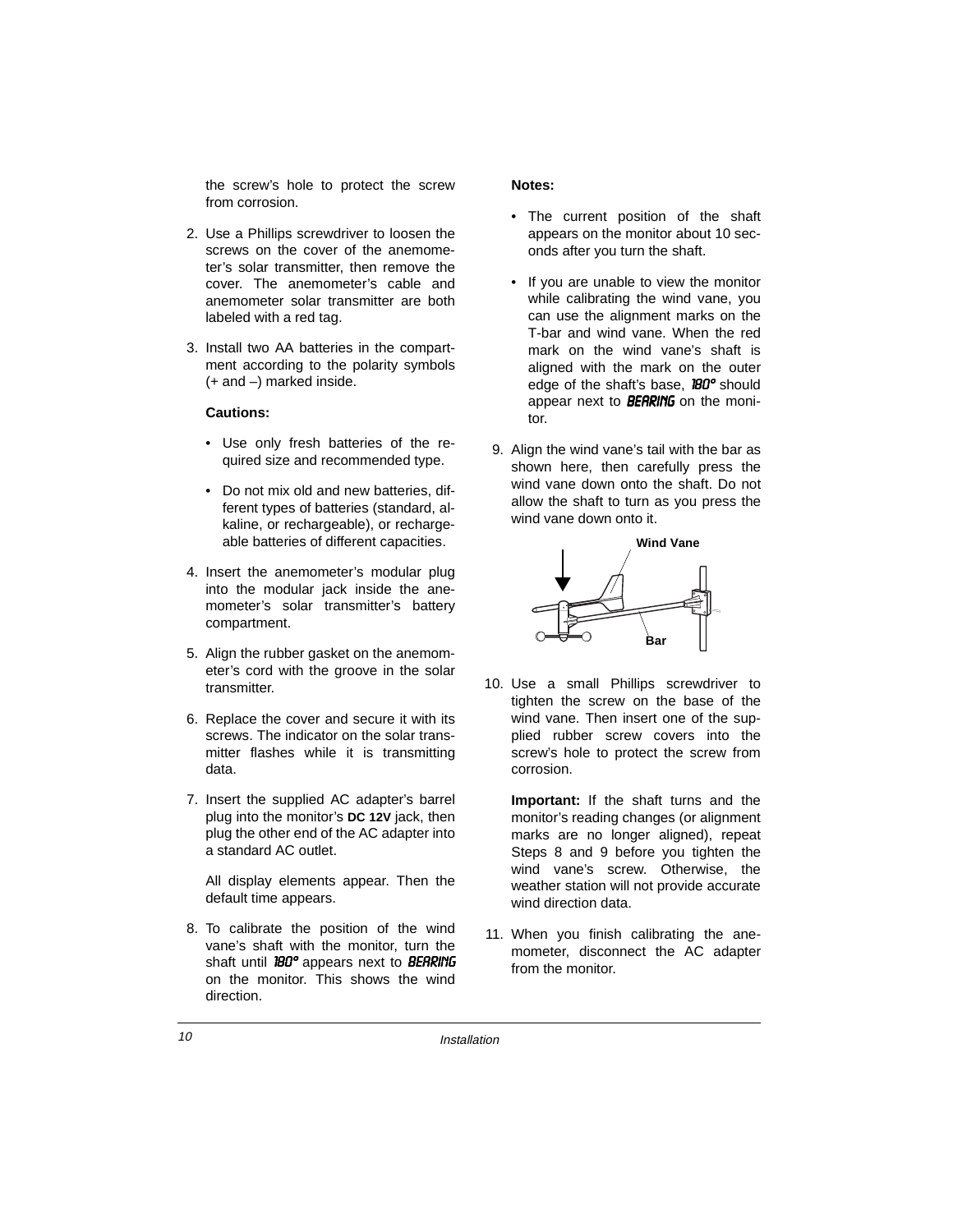# **INSTALLING THE ANEMOMETER**

## **Selecting a Location**

Select a mounting location for the anemometer that is:

- outdoors, within 10 feet of its solar transmitter
- not blocked on the top or sides, so wind can freely reach the anemometer

The best location for the anemometer is usually above roof level on the building where the monitor is located.

**Caution:** To prevent damage to your weather station by lightning, we recommend you ground the anemometer to the mast, and ground the mast as directed in the installation instructions provided with the mast.

**Note:** To mount the anemometer, you need a mast (not supplied) about  $1-1^{1}/4$  inches (2.54–3.18 cm) in diameter, and the hardware necessary to fasten it to the mounting location. If you previously installed such a mast (for mounting an antenna, for example), you can mount the anemometer and its solar transmitter on that mast.

#### **Mounting the Anemometer/ Solar Transmitter**

**Important:** Be sure you follow the steps listed in "Assembling the Anemometer" on Page 9 before you mount the anemometer.

1. If necessary, mount and ground a mast as directed in the installation instructions provided with the mast.

**Warning:** Be sure to follow all safety instructions provided with the mast.

2. Using a compass for reference, point the bar on which the anemometer is mounted so the end with the anemometer and wind cup point due south. Then hold the mounting bracket on the end of the bar against the place where you plan to attach it to the mast. Make sure the wind vane is above the wind cup.

- 3. Place the supplied U-bolts around the mast and through the holes on the anemometer's mounting bracket.
- 4. Place a washer over both ends of each U-bolt, then place the ring terminal of the anemometer's grounding wire over the end of one of the bolts.
- 5. Tighten a nut onto both ends of each bolt (be sure the nuts are snug but not too tight).
- 6. Check the bar's position on the mast against the compass to be sure it is still facing due south. Adjust it if necessary, then tighten the nuts on the U-bolts.
- 7. Place the supplied U-bolts around the mast and through the holes on the anemometer's solar transmitter's mounting bracket.
- 8. Place a washer over both ends of each U-bolt.
- 9. Tighten a nut onto both ends of each bolt (be sure the nuts are snug but not too tight), then tighten the nuts on the Ubolts.
- 10. Loosen the knurled ring on the anemometer's solar transmitter, adjust the solar transmitter so it faces the sun, then tighten the ring to secure the solar transmitter.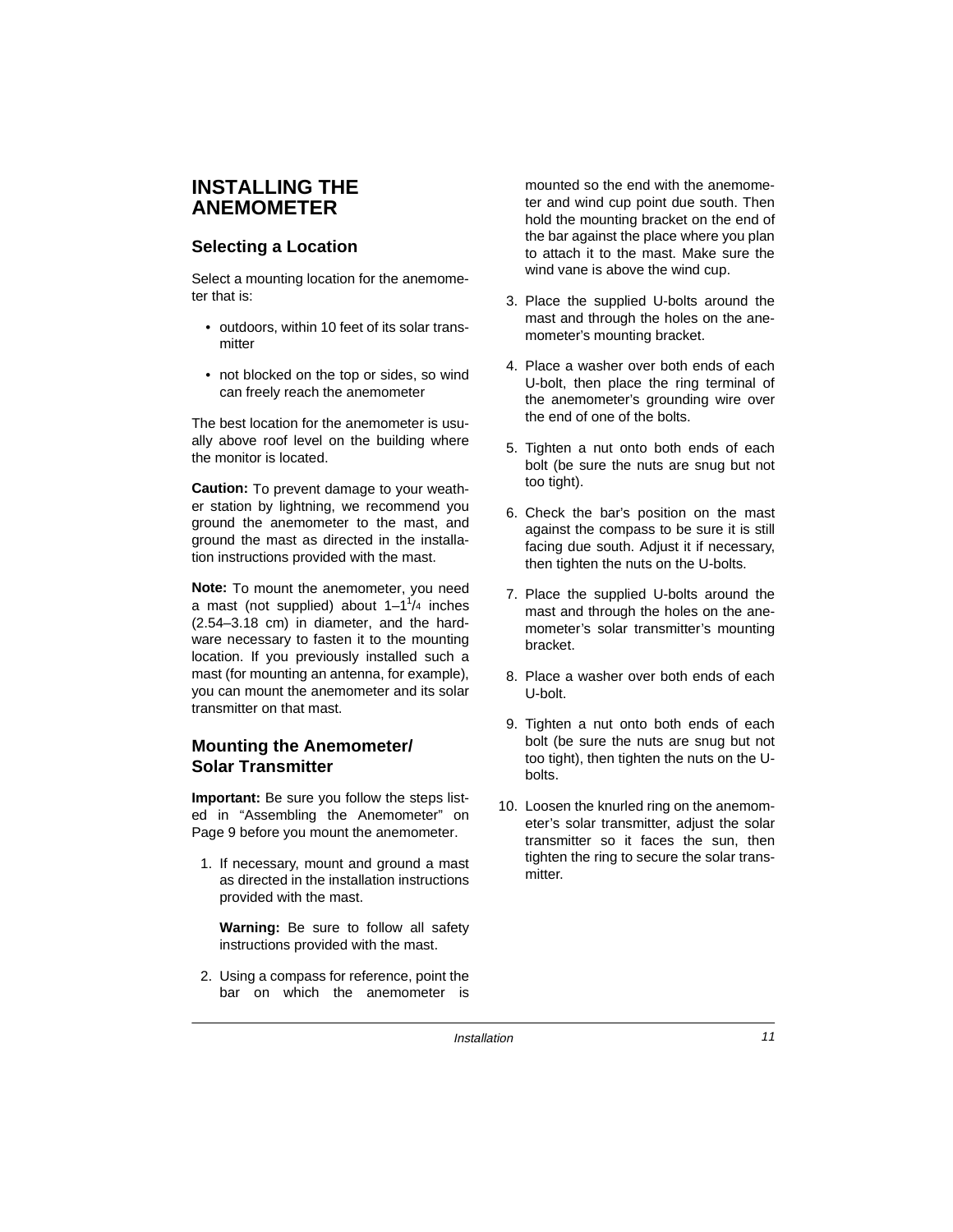# **INSTALLING THE RAIN GAUGE**

## **Selecting a Location**

Select a mounting location for the rain gauge that is:

- a flat, level surface
- outdoors, within 10 feet of where you mount the rain gauge's solar transmitter
- in an area not blocked on the top or sides, so rain can freely reach the rain gauge (for example, not under an overhang or too close to a building or fence)

#### **Cautions:**

- To prevent false rainfall readings caused by water splashes, do not choose a location that is not level or that is too close to the ground, a swimming pool, lawn sprinklers, or anywhere water might accumulate or run off.
- The screen in the cylinder of the rain gauge filters most debris (such as leaves) that might fall into the rain gauge. To avoid frequent build-up of debris in the cylinder, do not mount the rain gauge too close to trees or plants.

#### **Removing the Packing Tape**

Protective packing tape is installed inside your rain gauge to protect it from damage during shipment. Follow these steps to remove the packing tape before you mount the rain gauge.

- 1. Use a small Phillips screwdriver to remove the screws on the base of the rain gauge.
- 2. Lift the rain gauge's cylinder off its base, then carefully remove the packing tape from the bucket assembly.

3. Replace the cylinder on the base, align its screw holes, then reinsert and tighten the screws.

## **Connecting the Rain Gauge to a Solar Transmitter**

- 1. Use a Phillips screwdriver to loosen the screws on the cover of the rain gauge's solar transmitter, then remove the cover.
- 2. Install two AA batteries in the compartment according to the polarity symbols (+ and –) marked inside.

#### **Cautions:**

- Use only fresh batteries of the required size and recommended type.
- Do not mix old and new batteries, different types of batteries (standard, alkaline, or rechargeable), or rechargeable batteries of different capacities.
- 3. Insert the modular plug at the base of the rain gauge into the modular jack in the rain gauge's solar transmitter's compartment.
- 4. Align the rubber gasket on the rain gauge's cord with the groove in the solar transmitter.
- 5. Replace the cover and secure it with its screws. The indicator on the solar transmitter flashes while data is transmitting.
- 6. Mount the connected solar transmitter in a place that will be close to the rain gauge.

#### **Mounting the Rain Gauge**

**Important:** Before you mount the rain gauge, follow the steps listed in "Removing the Packing Tape" to remove the protective packing tape inside. Otherwise, the rain gauge will not operate properly.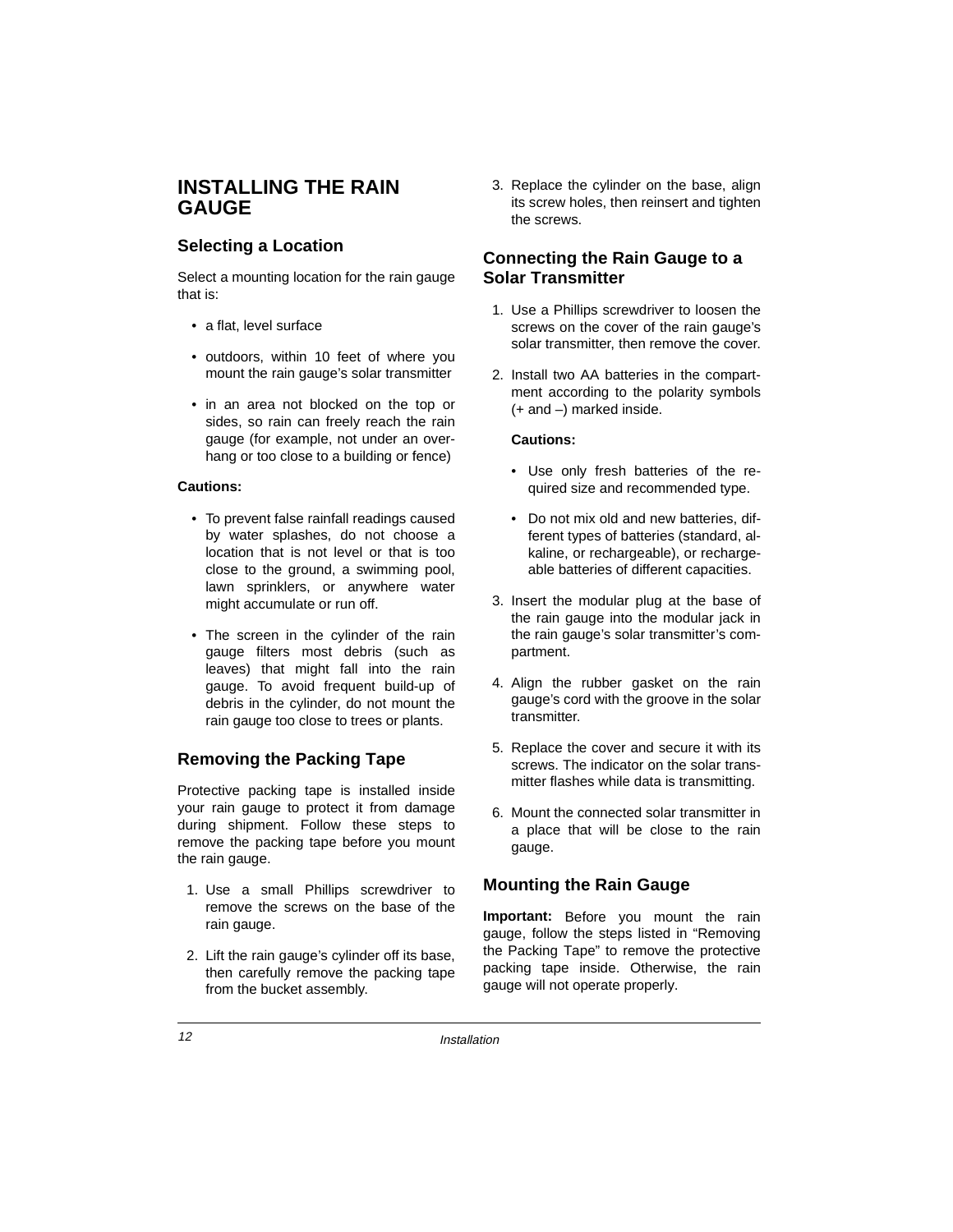- 1. Hold the base of the rain gauge flat against the mounting surface then use a level to make sure the rain gauge (as it rests on the mounting surface) is horizontally level.
- 2. Use a pencil to trace the inside of the mounting holes on the base of the rain gauge to mark the screw locations.
- 3. Drill a small pilot hole (shallow and slightly smaller in diameter than the supplied  $M3 \times 12$  screws) in the center of each marked location to guide the screws.
- 4. Hold the rain gauge against the mounting surface so the holes on the base are aligned with the pilot holes, then thread the supplied M3  $\times$  12 screws into each hole and use a Phillips screwdriver to tighten them.

# **INSTALLING THE OUTDOOR THERMO/HYGRO SENSOR**

#### **Selecting a Location**

Select a mounting location for the outdoor thermo/hygro sensor that is within 10 feet of its solar transmitter.

**Caution:** To avoid false outdoor temperature and humidity readings and prevent damage to the sensor's electronic components, do not place the sensor where it will be:

- in direct or reflected sunlight
- close to a surface that easily absorbs or reflects heat (such as a metallic surface or a window with reflective coating)
- near hot or cold sources, such as a grill, stove or clothes dryer vent, or a heating or air conditioning unit
- in an area where it might get wet

• in an area where these substances are likely to be present in the air: salt, inorganic gases (such as sulphur dioxide, chlorine, or ammonia), or organic gases (such as alcohol, glycol, aldehydes, and so on)

### **Connecting the Outdoor Thermo/ Hygro Sensor to a Solar Transmitter**

- 1. Use a Phillips screwdriver to loosen the screws on the cover of the remaining solar transmitter, then remove the cover.
- 2. Install two AA batteries in the compartment according to the polarity symbols (+ and –) marked inside.

#### **Cautions:**

- Use only fresh batteries of the required size and recommended type.
- Do not mix old and new batteries, different types of batteries (standard, alkaline, or rechargeable), or rechargeable batteries of different capacities.
- 3. Insert the outdoor thermo/hygro sensor's modular plug into the modular jack inside the solar transmitter's battery compartment.
- 4. Align the rubber gasket on the outdoor thermo/hygro sensor's cord with the groove in the solar transmitter.
- 5. Replace the cover and secure it with its screws.
- 6. Mount the connected solar transmitter in a place that will be close to the outdoor thermo/hygro sensor.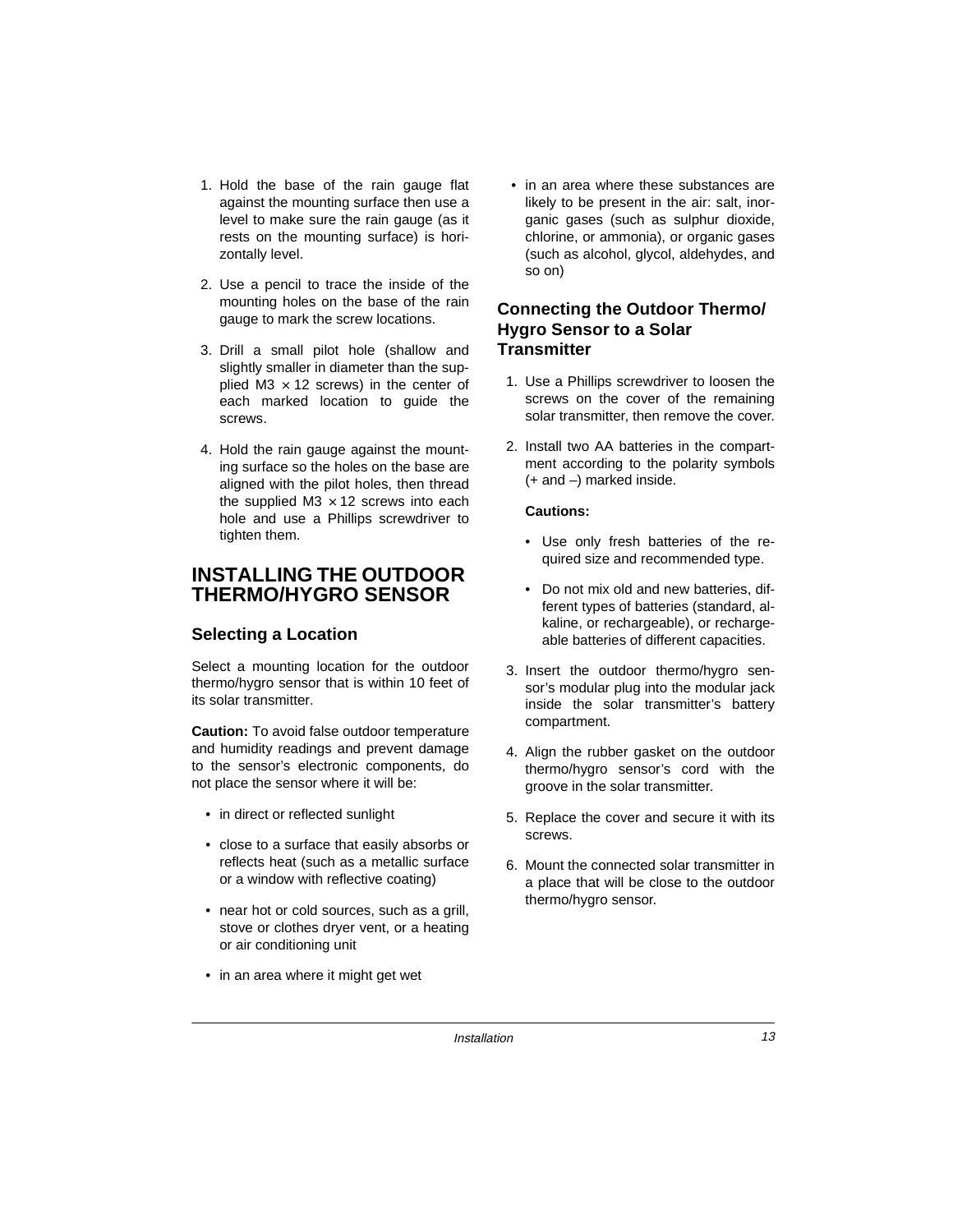### **Mounting the Outdoor Thermo/ Hygro Sensor**

- 1. Hold the sensor's mounting bracket flat against the mounting surface and trace the inside of the pilot holes with a pencil to mark the screw locations.
- 2. Drill a small pilot hole (shallow and slightly smaller in diameter than the supplied M3  $\times$  17 screws) in the center of each marked location to guide the screws.
- 3. Hold the bracket against the mounting surface so the bracket and pilot holes are aligned, then thread one of the supplied  $\overline{M3} \times 17$  screws into each hole and tighten them with a Phillips screwdriver.
- 4. To mount the sensor on the bracket, press the grooved area on the sensor against the clip-arm on the bracket so it pops into place. Then press the sensor's modular cord into the guides on the bracket's arm and base.

## **INSTALLING THE INDOOR THERMO/HYGRO/BARO SENSOR**

#### **Selecting a Location**

Set the thermo/hygro/baro sensor indoors on a flat surface (such as a desk or counter) using its built-in stand, or mount it on an indoor wall.

**Caution:** To avoid false atmospheric pressure, temperature, and humidity readings, do not place the sensor where it will be:

- outdoors
- in direct sunlight
- in water or in a location where it is likely to get wet
- on or close to a surface that easily absorbs or reflects heat (such as a window or metal surface)
- near hot or cold sources, such as stoves, heating and air conditioning vents, and radiators.

Before mounting the thermo/hygro/baro sensor, install its batteries.

- 1. Slide the battery compartment down to remove it.
- 2. Install four AAA batteries in the compartment according to the polarity symbols (+ and –) marked inside.

#### **Cautions:**

- Use only fresh batteries of the required size and recommended type.
- Do not mix old and new batteries, different types of batteries (standard, alkaline, or rechargeable), or rechargeable batteries of different capacities.
- 3. Replace the cover.

#### **Mounting the Thermo/Hygro/Baro Sensor on a Wall**

To mount the thermo/hygro/baro sensor on a wall, you need a screw (not supplied) with a head that fits into the keyhole slot on the back of the sensor.

- 1. Drill a hole in the wall at the desired mounting location.
- 2. Thread a screw into the wall until the head extends about 1/4 inch from the wall.
- 3. Position the keyhole slot over the screw and slide the sensor down to secure it.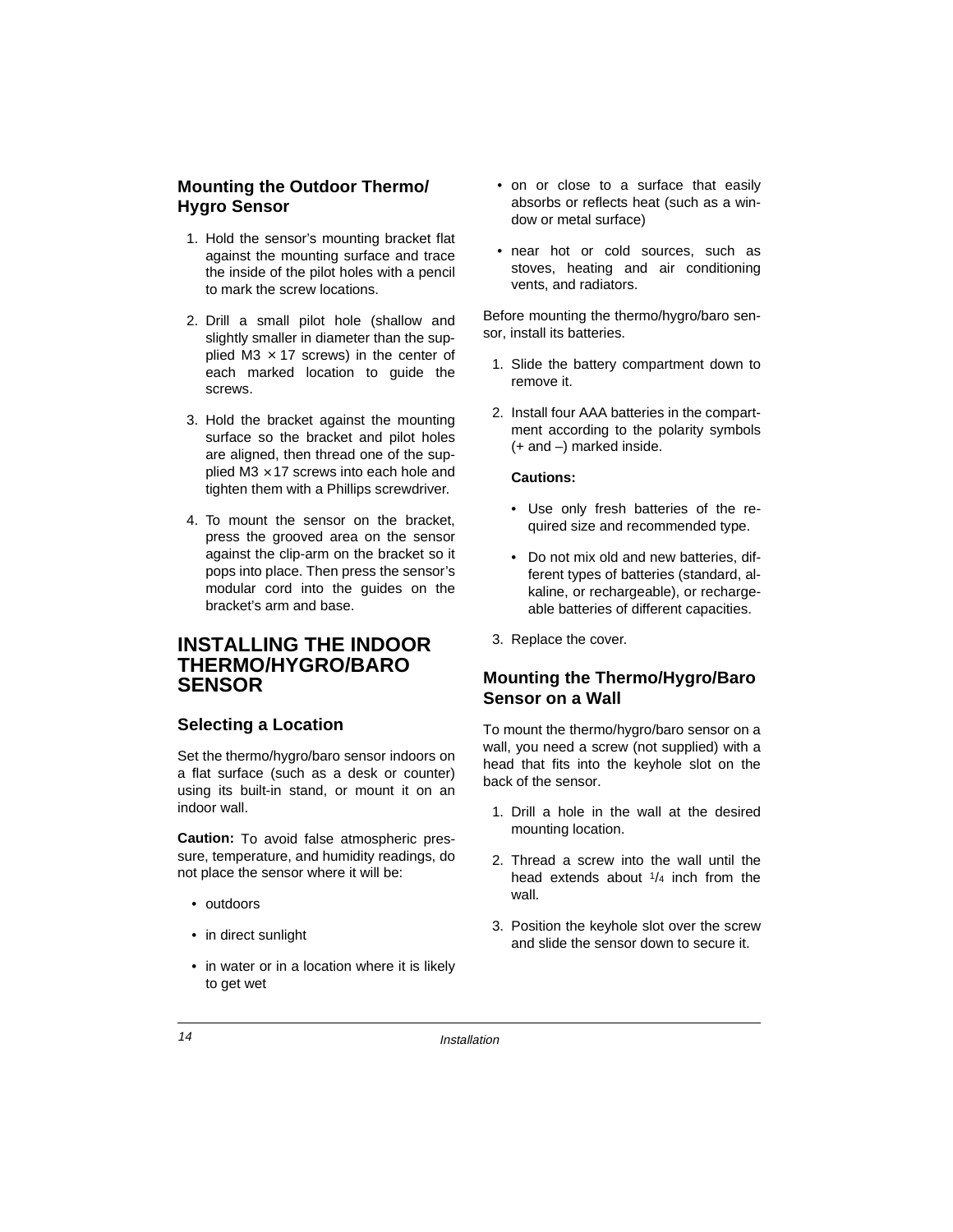# **INSTALLING THE MONITOR**

#### **Selecting a Location**

You should set the monitor indoors on a flat surface (such as a desk or counter), or mount it on an indoor wall within 6 feet of where your PC is located and near an AC outlet.

**Caution:** To avoid false indoor temperature and humidity readings, do not place the monitor where it will be:

- outdoors
- in direct or reflected sunlight
- on or close to a surface that easily absorbs or reflects heat (such as a window or metal surface)
- near hot or cold sources, such as stoves, heating and air conditioning vents, and radiators
- near electronic equipment that could interfere with it
- in water or in a location where it can get wet

#### **Installing Batteries**

Your monitor requires four AA batteries (not supplied) for backup power. For the best performance and longest life, we recommend RadioShack alkaline batteries.

#### **Cautions:**

- Use only fresh batteries of the required size and recommended type.
- Do not mix old and new batteries, different types of batteries (standard, alkaline, or rechargeable), or rechargeable batteries of different capacities.

#### **Notes:**

- The monitor can operate on fresh batteries for up to 1 week without AC power.
- The monitor might display inaccurate data if it is using backup battery power and battery power becomes low.
- 1. Press the tab on the battery compartment cover down and lift the cover up to remove it.
- 2. Place the batteries in the compartment as indicated by the polarity symbols (+ and –) marked inside.
- 3. Use a pointed object such as a straightened paper clip to press the **RESET** hole inside the battery compartment. This initializes the monitor's transmitter.
- 4. Replace the cover.

All display segments briefly appear. Then the air pressure, indoor temperature, and humidity readings appear.

When  $\neq$  appears in the clock window, the display dims, or the monitor stops operating properly, replace the batteries.  $\epsilon \neq 0$  disappears within about 1 hour after you replace the batteries.

The weather station scans all sensors to check battery power status.  $\rightleftarrows$  appears under the corresponding sensor's window to indicate which sensor's batteries need to be replaced.

**Warning:** Dispose of old batteries promptly and properly. Do not burn or bury them.

# **USING AC POWER**

Power the monitor using the supplied 12V, 300 mA AC adapter.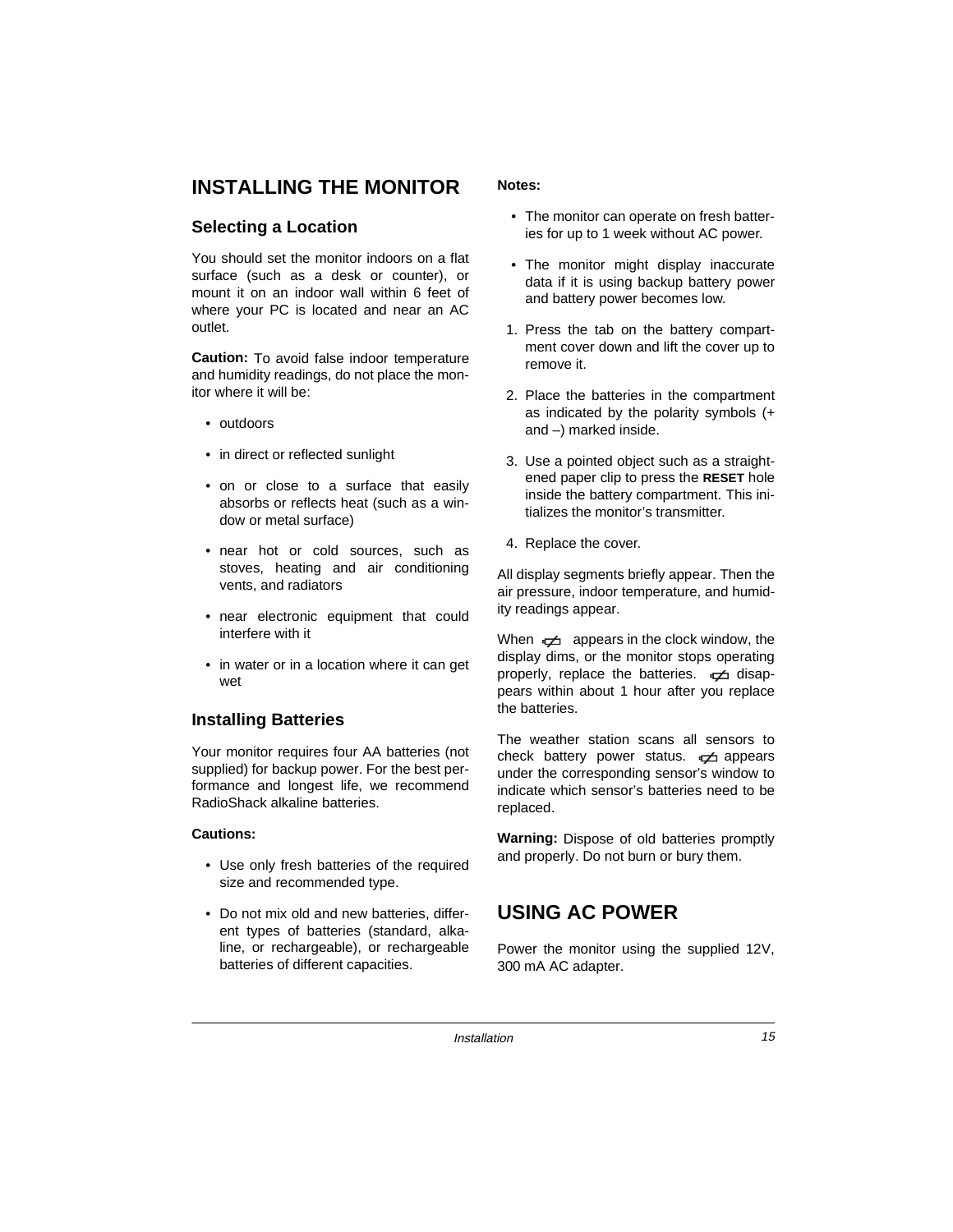#### **Cautions:**

You must use a Class 2 power source that supplies 12V DC and delivers at least 300 mA. Its center tip must be set to positive and its plug must fit the monitor's **DC 12V** jack. The supplied adapter meets these specifications. Using an adapter that does not meet these specifications could damage the monitor or the adapter. **!**

• Always connect the AC adapter to the monitor before you connect it to AC power. When you finish, disconnect the adapter from AC power before you disconnect it from the monitor.

To connect the monitor to AC power, insert the supplied adapter's barrel plug into the **DC 12V** jack on the back of the monitor, then plug the other end of the adapter into a standard AC outlet. If you did not install batteries in the monitor, all programmed display characters appear, then the default time  $(E:00)$ and the weather element readings appear.

The monitor begins scanning and reading data from all components as soon as you connect AC power. Wait until the monitor stops scanning before you make any adjustments.

#### **Mounting the Monitor on a Wall**

To mount the monitor on a wall, you need two wall screws (not supplied) with heads that fit the keyhole slots on the back of the monitor. The heads should be no larger than 0.31 inches (8 mm).

- 1. Drill two small pilot holes (each shallow and slightly smaller in diameter than the screw) 5<sup>9</sup>/16 inches apart, one beside the other, at the desired mounting location.
- 2. Thread a screw into each hole until the screw's head extends about  $1/8$  inch from the wall.
- 3. Place the keyhole slots on the back of the monitor over the screws, then slide the monitor down over the screws until it is securely in place.

# **Operation**

## **SETTING THE TIME ZONE, TIME, DATE, AND LANGUAGE**

#### **Setting the Time Zone**

The monitor automatically displays a time zone ( $P =$  Pacific,  $\boldsymbol{n} =$  Mountain,  $\boldsymbol{L} =$  Central, or  $\boldsymbol{E}$  = Eastern) in the Clock window while you set the clock. To set the time zone, hold down  $CLOCK \circledcirc$  for about 2 seconds, then press  $\triangle$  or  $\nabla$  until your time zone appears. Press **CLOCK**  $\textcircled{}$  to store the setting.

#### **Notes:**

- If you do not press a key for about 1 minute after you begin, the clock will return to the current time display. Start over from Step 2.
- To keep the existing setting in any step, simply press **SET**.
- 1. Press **CLOCK**  $\textcircled{3}$  to enter the clock mode.
- 2. Hold down **SET** until the hour format (I2  $HR$  or  $24$  HR) flashes.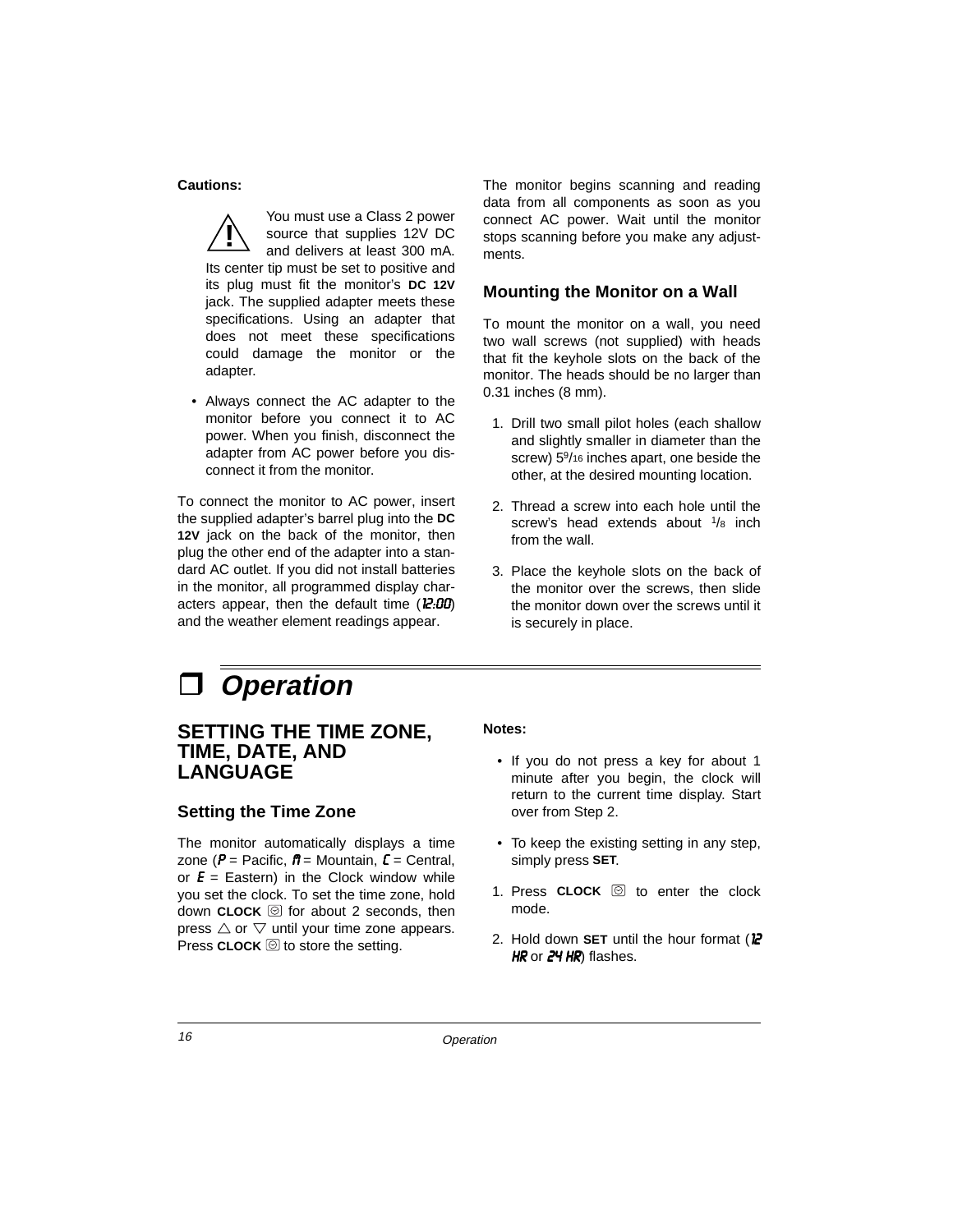- 3. Hold down  $\triangle$  or  $\nabla$  to set the time to the desired format.
- 4. Press **SET**. A letter representing the language used for the day of the week flashes.
- 5. Repeatedly press (or hold down)  $\triangle$  or  $\triangledown$  until the desired language appears ( $\boldsymbol{E}$ = English,  $F$  = French,  $\bm{D}$  = German,  $\bm{l}$  = Italian,  $5 =$  Spanish).
- 6. Press **SET**. The hour digit flashes.
- 7. Repeatedly press (or hold down)  $\triangle$  or  $\triangledown$  to set the hour digits.
- 8. Press **SET**. The minute digits flash.
- 9. Repeatedly press (or hold down)  $\triangle$  or  $\triangledown$  to set the minute digits.
- 10. Press **SET** to store each setting in memory.  $n$  and  $n$  flash.
- 11. Repeatedly press (or hold down)  $\triangle$  or  $\triangledown$  to toggle between the month/day and the day/month views.
- 12. Press **SET** to store the setting.
- 13. Repeatedly press (or hold down)  $\triangle$  or  $\triangledown$  to set the year.
- 14. Press **SET** to store the setting. The month digits flash.
- 15. Repeatedly press (or hold down)  $\triangle$  or  $\triangledown$  to set the month.
- 16. Press **SET** to store the setting. The day digits flash.
- 17. Repeatedly press (or hold down)  $\triangle$  or  $\triangledown$  to set the day.
- 18. Press **SET** to store the setting. The current time appears.

# **VIEWING THE TIME/DATE/ DAY OF THE WEEK**

To toggle between the current date, time, and day of the week view, and the time with seconds view, repeatedly press **CLOCK**  $\textcircled{S}$ .

**Note:** If you selected the 12-hour format, **Rn** appears during AM hours and  $\frac{1}{2}$  appears during PM hours.

# **USING THE DAILY ALARM**

You can set the monitor to sound an alarm at the same time every day. When the monitor reaches the alarm time,  $\bullet$  flashes and an alarm sounds for about 1 minute. To silence the alarm sooner, press any key.

#### **Setting the Daily Alarm**

- 1. Press CLOCK  $\textcircled{\tiny{\textsf{I}}}.$
- 2. Press ALARM. ((\*)) appears.

**Note:** ----- appears the first time you set the alarm.

- 3. Hold down **SET**. The previous alarm setting (or *2) flashes.*
- 4. Repeatedly press (or hold down)  $\triangle$  or  $\triangledown$  to set the alarm hour.
- 5. Press **SET**. The previous alarm setting (or  $00$ ) flashes.
- 6. Repeatedly press (or hold down)  $\triangle$  or  $\triangledown$  to set the minute digits.
- 7. Press **SET**. The monitor returns to the current time display and  $\approx$  appears.

After setting the alarm time, the monitor automatically turns on the alarm. To turn off the alarm, press **CLOCK**  $\textcircled{S}$ , then press  $\forall$ **\***. chiappears.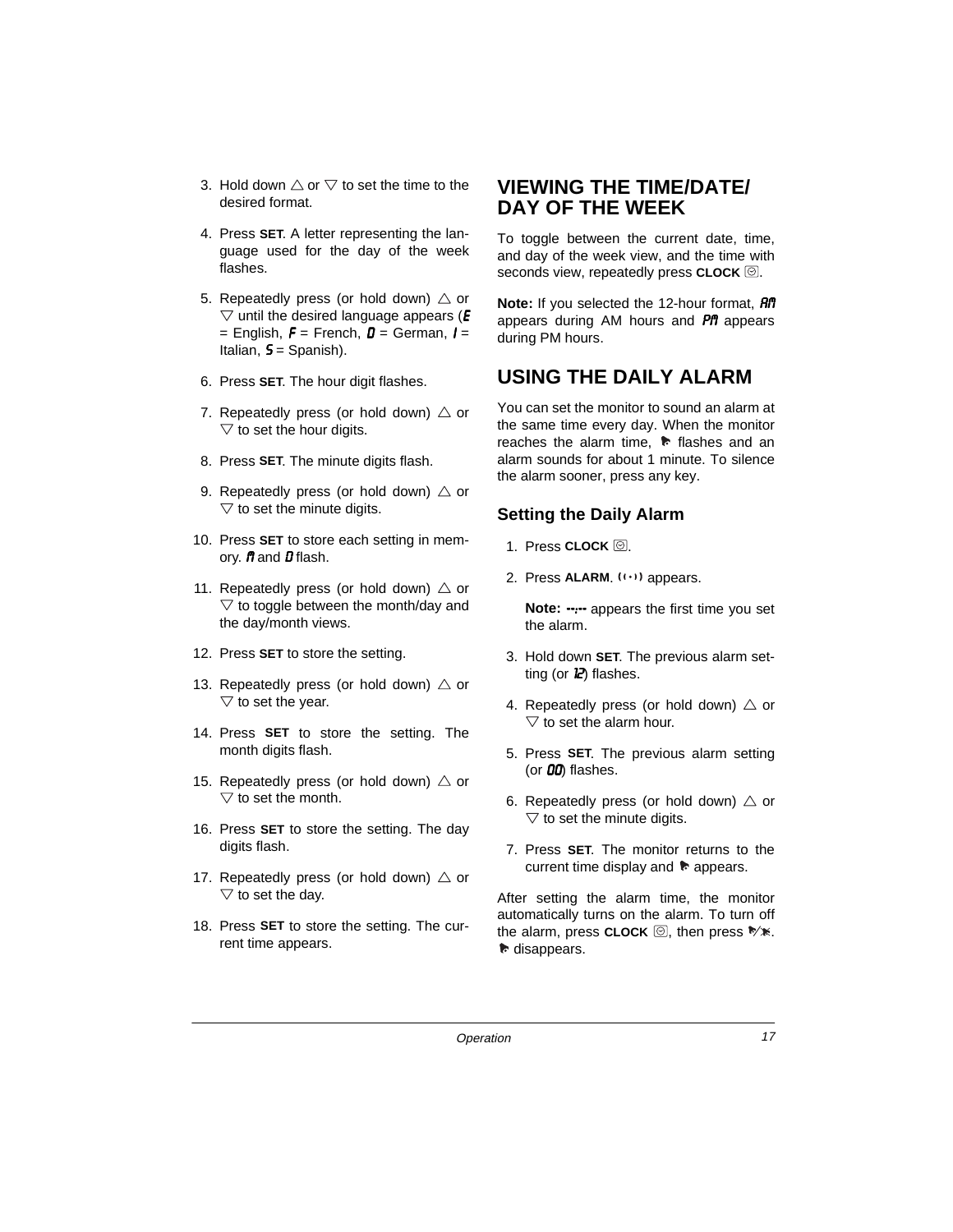To toggle between viewing the set alarm time and the current time, press  $CLOCK$   $\textcircled{3}$ , then repeatedly press **ALARM**.

Note:  $\cdot\cdot\cdot\cdot$  appears when no alarm time is set.

## **READING THE WEATHER FORECAST DISPLAY**

Your weather station is designed to forecast the weather conditions, from 12–24 hours in advance, for an area within 20–30 miles of where you installed it. The weather station updates its forecast once every 15 minutes (based on the barometric pressure readings stored in its memory) and displays the forecast using easy-to-read symbols.

#### **Notes:**

- Allow at least 24 hours after you connect power for the weather station to store barometric pressure data in memory and display an accurate weather forecast.
- If you move the weather station from one altitude to another, allow at least 24 hours for the weather station to store barometric pressure data at the new altitude. Otherwise, the forecast it provides will not be within normal accuracy levels.

#### **General Weather Symbols**

| <b>Condition</b>   | Symbol |
|--------------------|--------|
| Sunny              |        |
| Slightly<br>Cloudy |        |
| Cloudy             |        |



**Note:** you can also view the weather forecast from the thermo/hygro/baro sensor.

## **USING THE BAROMETRIC PRESSURE WINDOW**

#### **Setting/Viewing the Barometric Display Units**

The weather station samples the barometric pressure every 15 minutes. You can set it to display the current barometric pressure in millimeters of mercury (mm Hg), inches of mercury (in Hg), millibars (mb), or hectopascals (hPa). To set the monitor to display the desired pressure units, press **BARO** then repeatedly press **UNIT** until the desired unit appears.

You can also display the pressure reading for a particular hour within the past 24 hours. Press **BARO** and repeatedly press (or hold down)  $\triangle$  or  $\nabla$  to the desired time.

For example, if you want to display the barometric pressure reading for half a day ago, repeatedly press  $\triangle$  or  $\nabla$  until -**I***Z* appears.

Repeatedly press **mb/hPa/inHg** on the thermo/hygro/baro sensor to toggle between viewing the pressure in mb/hPa and in Hg. Repeatedly press **°C/°F** to toggle between viewing the indoor temperature in Celsius or Fahrenheit.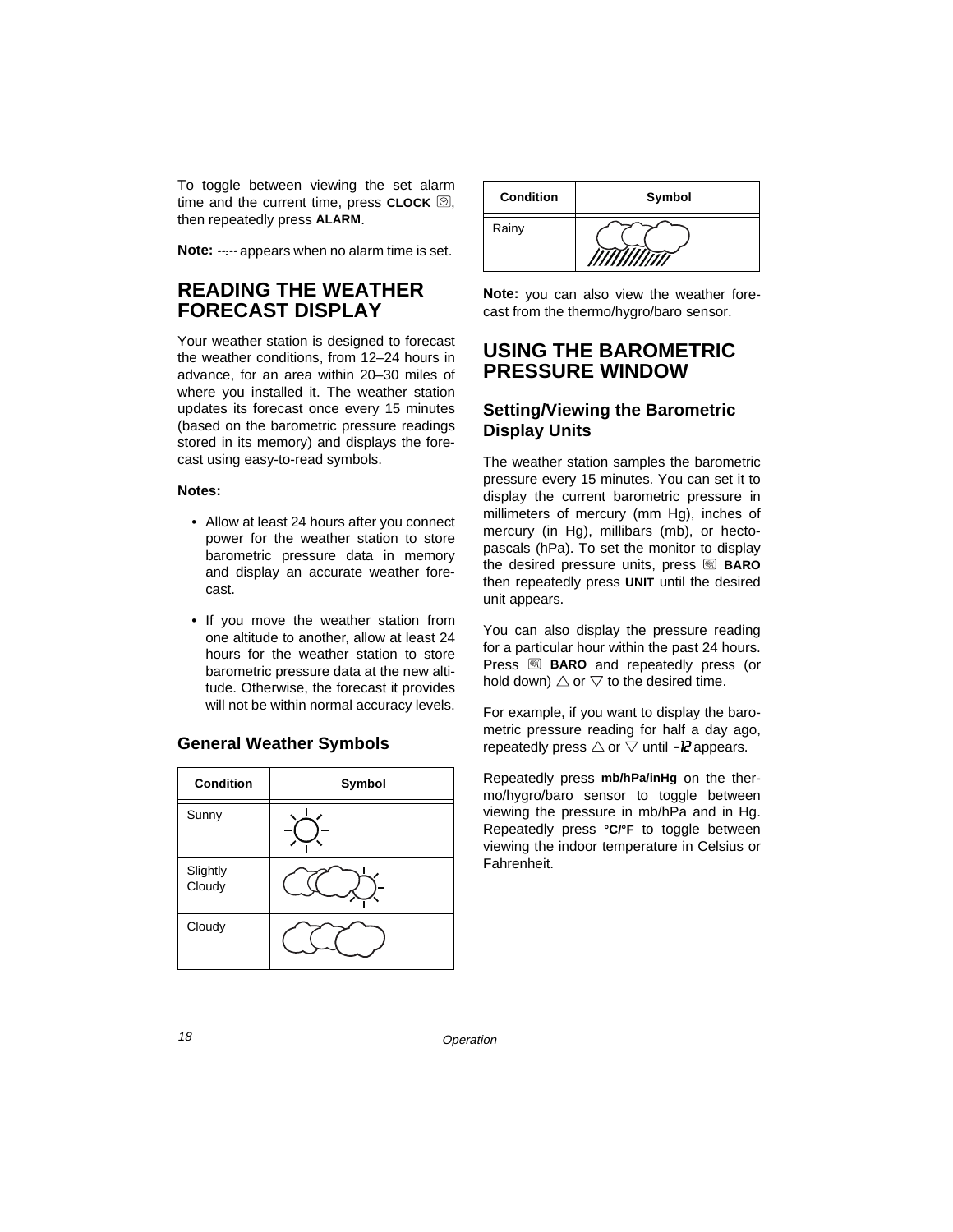**Note:** The monitor displays the pressure history for the past 24 hours in a six-column bar chart.



## **Setting the Sea Level Barometric Pressure**

No matter where you are, barometric pressure is measured using the current sea level barometric pressure. This way, meteorologists (and you!) can easily compare measurements from locations at different altitudes.

**Note:** To obtain the current sea level barometric pressure in your area, contact the nearest airport or go to http:// www.nws.noaa.gov and select current weather conditions for the closest location to you in your state.

- 1. Repeatedly press **B** BARO until **5ER** LEVEL appears.
- 2. Hold down **SET** for about 2 seconds until the previous sea level pressure setting flashes.
- 3. Press  $\triangle$  or  $\nabla$  to set the sea level pressure.
- 4. Press **SET** to store the setting.

### **Using the Barometric Pressure-Drop Alarm**

You can set the monitor to sound an alarm when the barometric pressure drops to a programmed setting (such as .03 inch). Each time the barometric pressure changes and meets the set condition,  $\ast$  flashes and the monitor sounds an alarm for about 1 minute. To silence the alarm sooner, press any key.

**Note:** If you press a key to silence the alarm, the alarm stops sounding, but  $\ast$  continues to flash until the alarm condition is no longer met.

To view the current barometric pressuredrop alarm setting, press **BARO**, then press **ALARM**. The barometric pressure-drop alarm setting and **RLRRIT** appear.

**Note:** ---- appears when no alarm condition is set.

#### **Setting the Barometric Pressure-Drop Alarm**

- 1. Press **BARO**.
- 2. Repeatedly press **ALARM** until **RLARM** appears.
- 3. Hold down **SET** for about 2 seconds until the last set pressure-drop alarm condition flashes.
- 4. Repeatedly press (or hold down)  $\triangle$  or  $\triangledown$  until the monitor shows the desired setting.
- 5. Press **SET** to store the setting.

**Note:** If you do not press any button for about 60 seconds, the monitor returns to the current barometric reading display. To continue programming, start over at Step 2.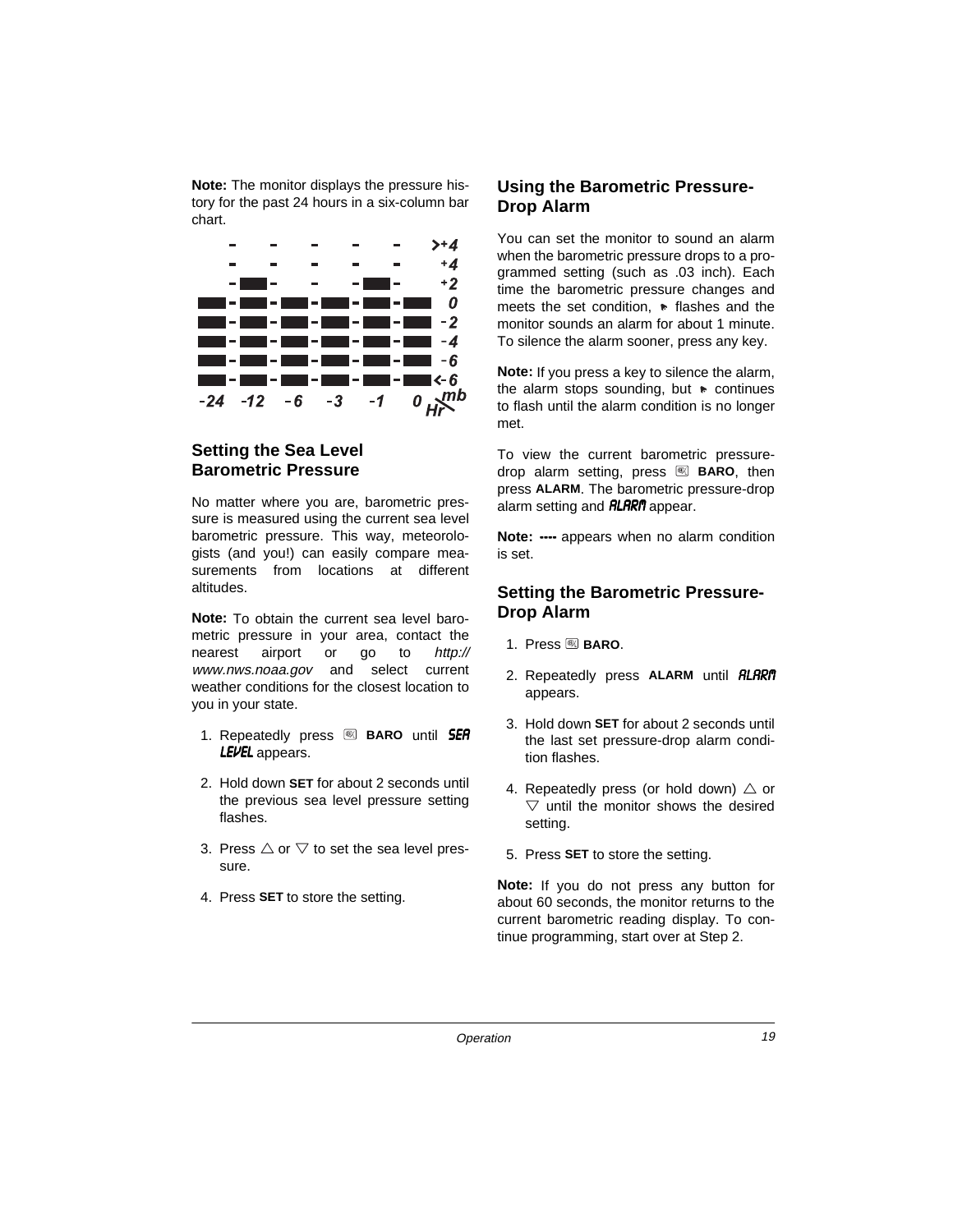### **Clearing the Barometric Pressure-Drop Alarm Setting**

To clear the barometric pressure-drop alarm condition so the alarm does not sound, press  **BARO**. Repeatedly press **ALARM** until **RLARM** appears, then repeatedly press  $\mathbb{R}$ <sup>\*</sup> until ---- appears.

# **USING THE INDOOR TEMPERATURE WINDOW**

The weather station samples the indoor air temperature about every 38 seconds. The monitor shows both the current indoor temperature and the dew point temperature in the indoor temperature window (on the monitor).

You can display the temperature in degrees Celsius (°C) or degrees Fahrenheit (°F). Press  $\widehat{m}$  TEMP. Then repeatedly press UNIT until  $C$  or  $C$  appears.

#### **Notes:**

- The monitor adjusts the unit of measurement (Celsius or Fahrenheit) you see for both the outdoor and indoor temperature readings simultaneously.
- You can also view the indoor temperature from the thermo/hygro/baro sensor.

## **Viewing/Resetting MAX/MIN Temperature Records**

To toggle between the current indoor temperature view and the maximum or minimum indoor temperature view (recorded since the last memory reset), press  $\widehat{m}$  **TEMP**, then repeatedly press **MEMORY**.

**nRX** or **nIN** appears when the monitor shows the maximum or minimum recorded temperature. The recorded times of the maximum or minimum temperatures and **STRMP** appear in the **CLOCK** window.

To reset the temperature records in memory and record a new maximum or minimum temperature (beginning with the current reading), hold down **MEMORY** for about 2 seconds.

#### **Using the HI/LOW Temperature Alarms**

You can set the monitor to sound an alarm when a set high or low indoor temperature is reached.

Each time the temperature changes and meets or exceeds a set high or low indoor alarm condition, the current temperature and  $H$  or  $LI$  flash, and the monitor sounds an alarm for about 1 minute. To silence the alarm sooner, press any key.

**Note:** If you press a key to silence the alarm, the alarm stops sounding, but the current temperature and  $H$  or  $L\bar{U}$  continue to flash until that alarm condition is no longer met.

To view the current temperature and the current high or low indoor temperature alarm conditions, press  $\widehat{m}$  TEMP, then repeatedly press **ALARM.** HI or LO appears when the monitor shows the high or low indoor temperature alarm conditions.

## **Setting a HI/LOW Temperature Alarm**

- 1. Press  $\widehat{m}$  **TEMP.**
- 2. Repeatedly press ALARM so H or LO appears.
- 3. Hold down **SET** until the last temperature alarm condition flashes.
- 4. Repeatedly press (or hold down)  $\triangle$  or  $\triangledown$  to set the temperature alarm.
- 5. Press **SET** to store the setting.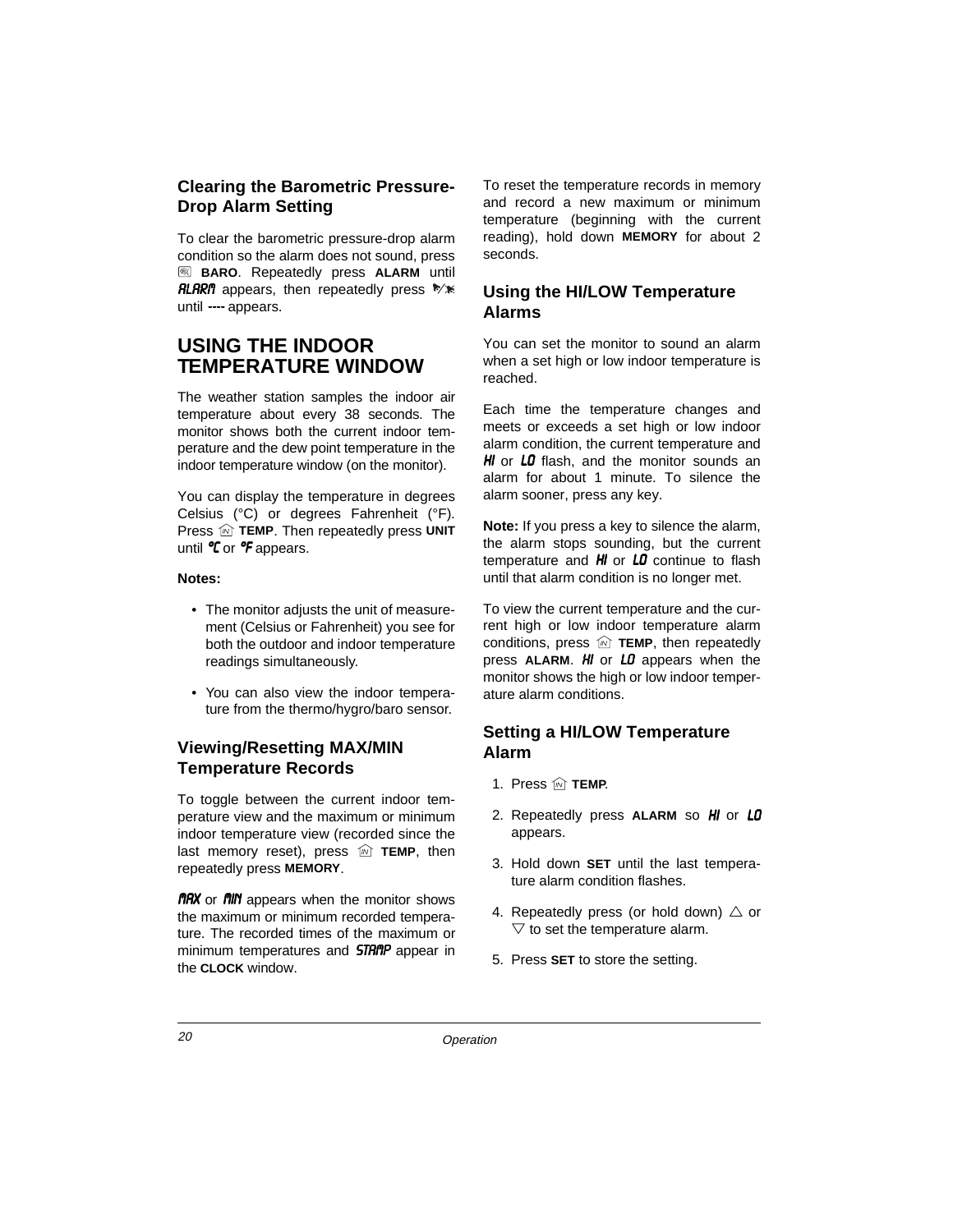**Note:** The monitor automatically displays the high temperature alarm setting after you set the low alarm temperature, and vice versa.

## **Clearing a HI/LOW Temperature Alarm Setting**

To clear the conditions for a high or low temperature alarm so the alarm does not sound, repeatedly press **ALARM** to select the high or low temperature condition, then repeatedly press  $\mathbb{R} \times$  until --- appears.

## **Viewing the Indoor Dew Point Temperature**

Your weather station determines the current dew point temperature once it receives temperature and humidity data. Repeatedly press  $\widehat{\mathbb{M}}$  TEMP until **DEU** and the recorded dew point temperature appear.

## **Using the Indoor Dew Point Temperature Alarm**

You can set the monitor to sound an alarm when the indoor dew point is within a specific range (from 2–29°F or 1–16°C) of the current dew point temperature.

Each time the indoor dew point temperature changes and is within the programmed range of the indoor temperature,  $\theta$ *LARM* flashes and the monitor sounds an alarm for about 1 minute. To silence the alarm sooner, press any key.

**Note:** If you press a key to silence the alarm, the alarm stops sounding but  $DEU$  and the current readings continue to flash until the alarm condition is no longer met.

## **Setting the Indoor Dew Point Temperature Alarm**

1. Repeatedly press **in TEMP** until **DEU** appears.

- 2. Repeatedly press **ALARM** until **RLARM** appears.
- 3. Hold down **SET** until the indoor dew point setting flashes.
- 4. Repeatedly press (or hold down)  $\triangle$  or  $\triangledown$  to set the dew point alarm condition.
- 5. Press **SET** to store the setting.

**Note:** If you do not press any button for about 60 seconds, the monitor returns to the current indoor dew point temperature display. To continue programming, start over at Step 2.

## **Clearing the Indoor Dew Point Temperature Alarm Setting**

To clear the dew point alarm conditions so the alarm does not sound, repeatedly press *M* TEMP until **DEU** appears. Press **ALARM** then repeatedly press  $\mathbb{W}\times$  until  $\div$  appears.

# **USING THE OUTDOOR TEMPERATURE WINDOW**

The weather station samples the outdoor air temperature about every 37 seconds. The monitor shows both the current outdoor temperature and the dew point temperature. You can display the temperature in Celsius (°C) or Fahrenheit (°F). Press **OUT** , then repeatedly press UNIT until *C* or *F* appears.

#### **Notes:**

- The monitor adjusts the unit of measurement (Celsius or Fahrenheit) you see for both the outdoor and indoor temperature readings simultaneously.
- You can add up to three extra sensors such as Cat. No. 63-1031 (not supplied, available at your local RadioShack store) to measure temperature readings in different locations.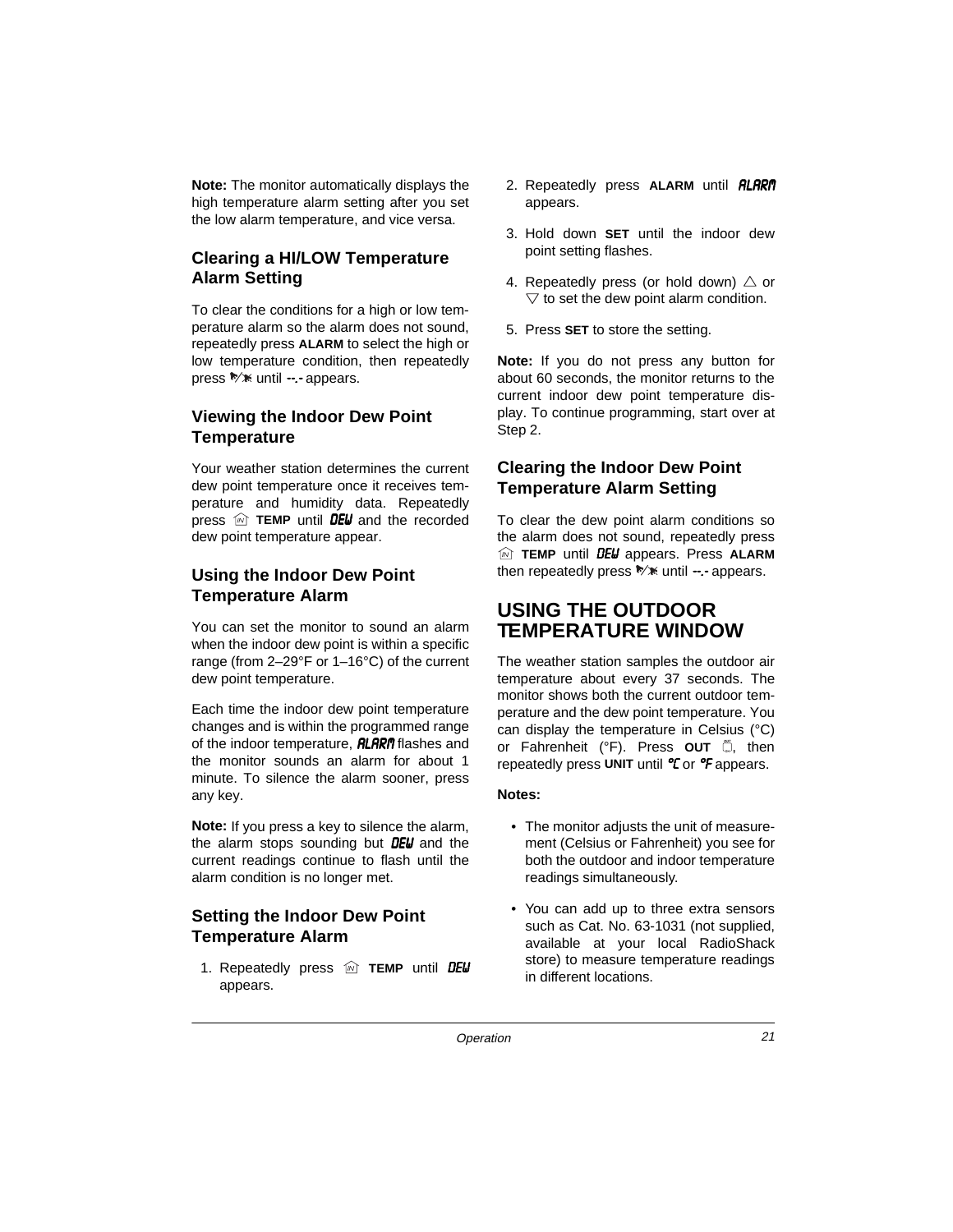## **Viewing and Resetting Max/Min Outdoor Temperature Records**

To toggle between the current outdoor temperature view and the maximum or minimum outdoor temperature view (recorded since the last memory reset), press OUT . Then repeatedly press *fIENORY*. *FIRX* or *fIIN* appears when the monitor shows the maximum or minimum recorded temperature. The recorded times of the maximum or minimum temperatures and **5TRMP** also appear.

To reset the temperature records in memory and record a new maximum or minimum temperature beginning with the current reading, hold down *fIEfIORY* until a beep sounds.

#### **Using the HI/LOW Outdoor Temperature Alarms**

You can set the monitor to sound an alarm when a set high or low outdoor temperature is reached.

Each time the temperature changes and meets or exceeds an alarm condition, the current temperature and  $H$  or  $LI$  flash, and the monitor sounds an alarm for about 1 minute. To silence the alarm sooner, press any key.

**Note:** If you press a key to silence the alarm, the alarm stops sounding but the current temperature and  $H$  or  $LI$  continue to flash until that alarm condition is no longer met.

To view the current temperature and the current high or low outdoor temperature alarm conditions, press **OUT**  $\ddot{\odot}$  and repeatedly press  $\theta$ *RRM.* H<sub>i</sub> or LO appears when the monitor shows the high or low indoor temperature alarm condition.

#### **Setting a HI/LOW Temperature Alarm**

1. Press **OUT** ... then repeatedly press **CHANNEL** until **DUT** appears.

- 2. Repeatedly press **ALARM** so either *HI* or LD appears.
- 3. Hold down **SET** until the last temperature alarm condition flashes.
- 4. Repeatedly press (or hold down)  $\triangle$  or  $\triangledown$  to set the temperature alarm.
- 5. Press **SET** to store the setting.

**Note:** The monitor automatically displays the high temperature alarm setting after you set the low alarm temperature and vice versa.

## **Clearing a HI/LOW Temperature Alarm Setting**

To clear the conditions for a high or low temperature alarm so the alarm does not sound, repeatedly press **ALARM** to select a high or low temperature condition and repeatedly press  $\mathbb{R} \times$  until  $\cdots$  appears.

### **Viewing the Outdoor Dew Point and Wind Chill Temperature**

Your weather station determines the current dew point and wind chill temperatures from the current collected data. To toggle between the outdoor dew point temperature view and wind chill temperature view, repeatedly press **OUT**  $\tilde{=}$  until **DEU** or **UIND CHILL** appears.

**Note:** The weather station determines the wind chill temperature when it receives wind speed signals from the anemometer.

## **Setting the Outdoor Dew Point/ Wind Chill Temperature Alarm**

You can set the monitor to sound an alarm when the outdoor dew point is within a specific range (from 2–29°F or 1–16°C) of the current dew point temperature, or when the wind chill temperature meets or drops below a set temperature.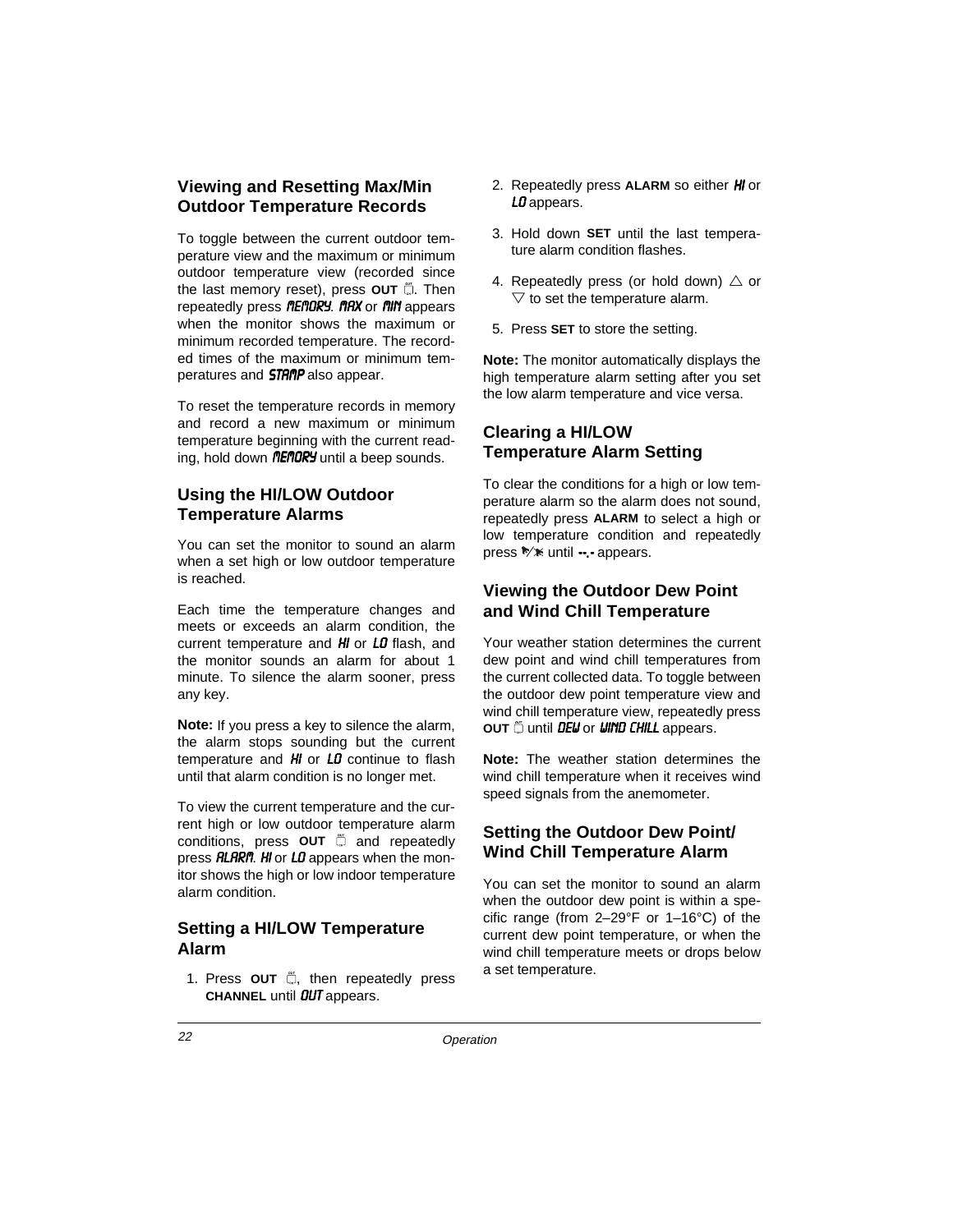Each time the outdoor dew point temperature changes and is within the programmed range, **RLRRIT** flashes and the monitor sounds an alarm for about 1 minute. To silence the alarm sooner, press any key.

Each time the outdoor wind chill temperature changes and meets or drops below the set temperature, **WIND CHILL** and the current readings flash and the monitor sounds an alarm for about 1 minute. To silence the alarm sooner, press any key.

**Note:** If you press a key to silence the alarm, the alarm stops sounding, but  $DEU$  or  $UIND$ **CHILL** and the current readings continue to flash until the alarm condition is no longer met.

- 1. Repeatedly press **OUT** in until **DEU** or **UIND CHILL** appears.
- 2. Press **ALARM. RLARM** appears when you set the dew point temperature alarm, or LO RLARM appears when you set the wind chill temperature alarm.
- 3. Hold down **SET** until the dew point setting or the current wind chill setting flashes.
- 4. Repeatedly press (or hold down)  $\triangle$  or  $\triangledown$  to set the dew point or wind chill alarm condition.
- 5. Press **SET** to store the setting.

#### **Notes:**

- If you do not press any button for about 60 seconds, the monitor returns to the current temperature display. To continue programming the settings, start over at Step 2.
- You can only set the wind chill alarm on the outside  $(DUT)$  channel.

## **Clearing the Outdoor Dew Point or Wind Chill Temperature Alarm Setting**

To clear the dew point or wind chill alarm conditions so the alarm does not sound, repeatedly press OUT in until **DEU/UIND CHILL** appears. Press ALARM, then press  $\frac{1}{2}$  so --.- appears.

# **VIEWING AND RESETTING MAX/MIN RELATIVE HUMIDITY RECORDS**

The weather station samples the indoor and outdoor air temperature and determines the relative humidity percentage. The current indoor ( $\mathbf{l}$ ) and outdoor ( $\mathbf{l}$  $\mathbf{l}$ ) relative humidity ( $96RH$ ) conditions are located under the indoor and outdoor temperature windows, respectively.

**Note:** You can also view the indoor relative humidity from the indoor thermo/hygro/baro sensor.

To view the maximum or minimum indoor or outdoor relative humidity recorded since the last memory reset, press the desired **%RH** (indoor or outdoor), then repeatedly press *NENDRY* until *NRX* or *NIN* appears. The recorded times of the maximum or minimum temperatures and **5TRMP** appear.

To reset the maximum or minimum relative humidity records in memory and record a new record (beginning with the current condition), hold down  $f\rightarrow{0}F\rightarrow{0}F\rightarrow{0}F\rightarrow{0}F\rightarrow{0}F\rightarrow{0}F\rightarrow{0}F\rightarrow{0}F\rightarrow{0}F\rightarrow{0}F\rightarrow{0}F\rightarrow{0}F\rightarrow{0}F\rightarrow{0}F\rightarrow{0}F\rightarrow{0}F\rightarrow{0}F\rightarrow{0}F\rightarrow{0}F\rightarrow{0}F\rightarrow{0}F\rightarrow{0}F\rightarrow{0}F\rightarrow{0}F\rightarrow{0}F\rightarrow{0}F\rightarrow{0}F\rightarrow{0}F\rightarrow{0}F\rightarrow{0}F\rightarrow{0}F\rightarrow{0}F\rightarrow{0}F\rightarrow{0$ until the monitor beeps.

## **Using the HI/LOW Relative Humidity Alarms**

You can set the monitor to sound an alarm when a set high or low indoor or outdoor relative humidity condition is reached.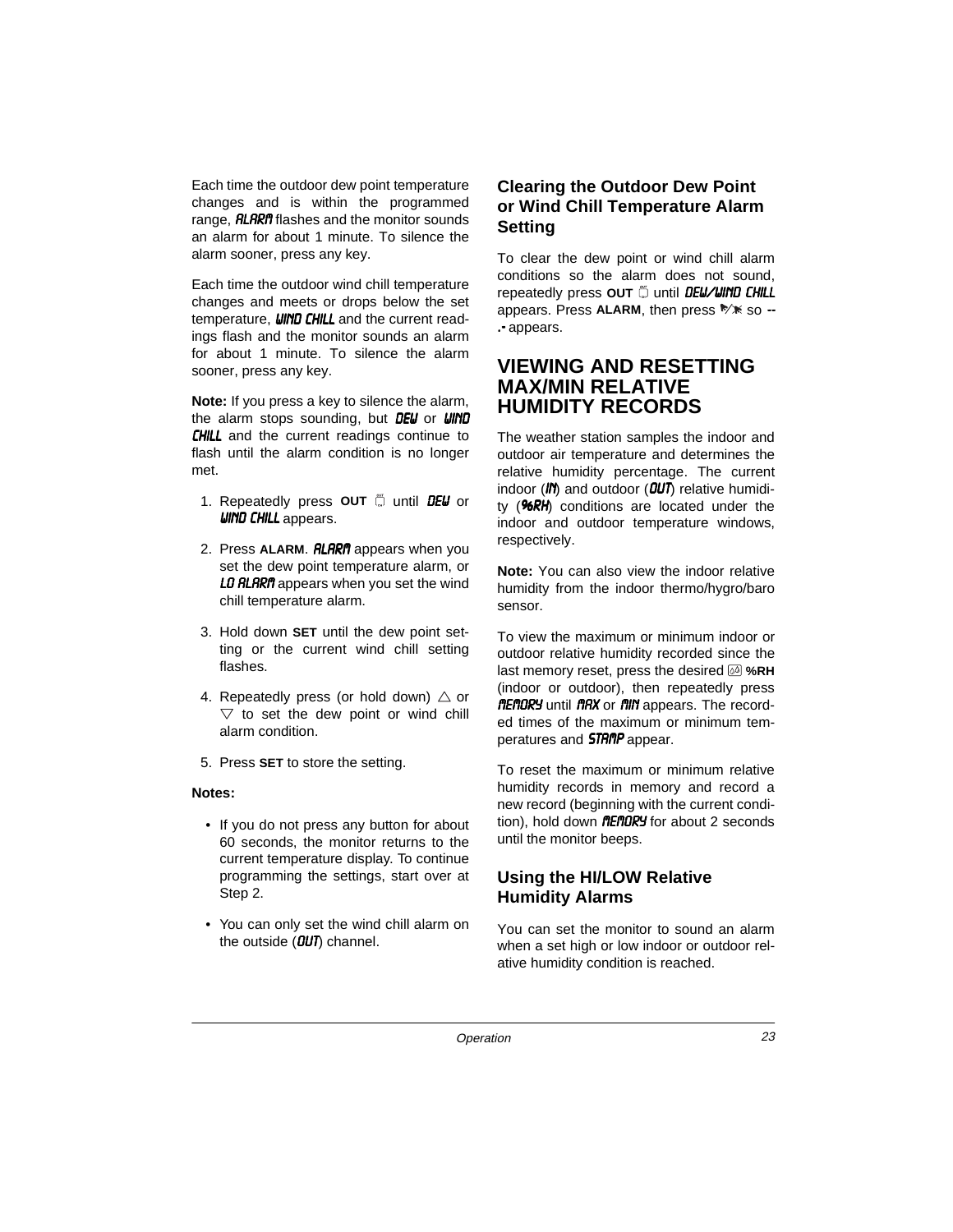Each time the relative humidity changes and meets or exceeds an alarm condition.  $H$ **RLRRIT** or LO RLARIT flashes, and the monitor sounds an alarm for about 1 minute. To silence the alarm sooner, press any key.

**Note:** If you press a key to silence the alarm, the alarm stops sounding, but  $H/LO$   $HLRP$ and the current readings continue to flash until that alarm condition is no longer met.

To view the current high or low indoor or outdoor relative humidity alarm conditions, press the desired **%RH**, then repeatedly press ALARM until *HI RLRRI*I or *LO RLRRI*I and the alarm condition appear.

**Note:** When no humidity alarm condition is set, - appears.

#### **Setting a HI/LOW Relative Humidity Alarm**

**Note:** When setting a high or low relative humidity alarm:

- If you do not press any button for about 60 seconds, the monitor returns to the current reading display. If you want to continue setting the alarm conditions, start over at Step 2.
- To keep the existing condition in any step, simply press **SET** to store the setting and advance to the next step.
- 1. Press the desired **%RH** (in either the indoor or outdoor temperature window).
- 2. Repeatedly press ALARM until *HI* or *LD* appears.
- 3. Hold down **SET** until the last humidity alarm condition flashes.
- 4. Repeatedly press (or hold down)  $\triangle$  or  $\triangledown$  to set the humidity alarm.

**Note:** The monitor automatically displays the high temperature alarm setting after you set the low alarm temperature and vice versa.

## **Clearing a HI/LOW Relative Humidity Alarm Setting**

To clear the conditions for a high or low relative humidity alarm so the alarm does not sound, press the desired **%RH** or **CHAN-NEL,** if necessary. Repeatedly press **ALARM** until the desired alarm setting ( $H\ell$  RLARM or LD  $HLRR$ ) appears, then repeatedly press  $\mathbb{R}$ until  $-$  appears.

# **USING THE RAIN GAUGE**

The weather station's rain gauge measures rain as it falls and automatically calculates the rate of rainfall per hour. You can set the monitor to display the rainfall rate in in/hr (inches per hour) or mm/hr (millimeters per hour). To set the desired rainfall measurement, press  $\mathcal{D}$  RAIN, then repeatedly press UNIT until IN/HR or *PIP/HR* appears.

#### **Notes:**

- We recommend you regularly check for and remove any debris that might have fallen into the rain gauge's cylinder. Otherwise, rain might not properly drain into the gauge.
- The rain gauge automatically empties itself. There is no need to empty the gauge after rainfall.

To remove the rain gauge's screen for easy cleaning, simply pull up on the string attached to the screen. When you finish, place the screen back in the cylinder and press it down into place.

5. Press **SET** to store the setting.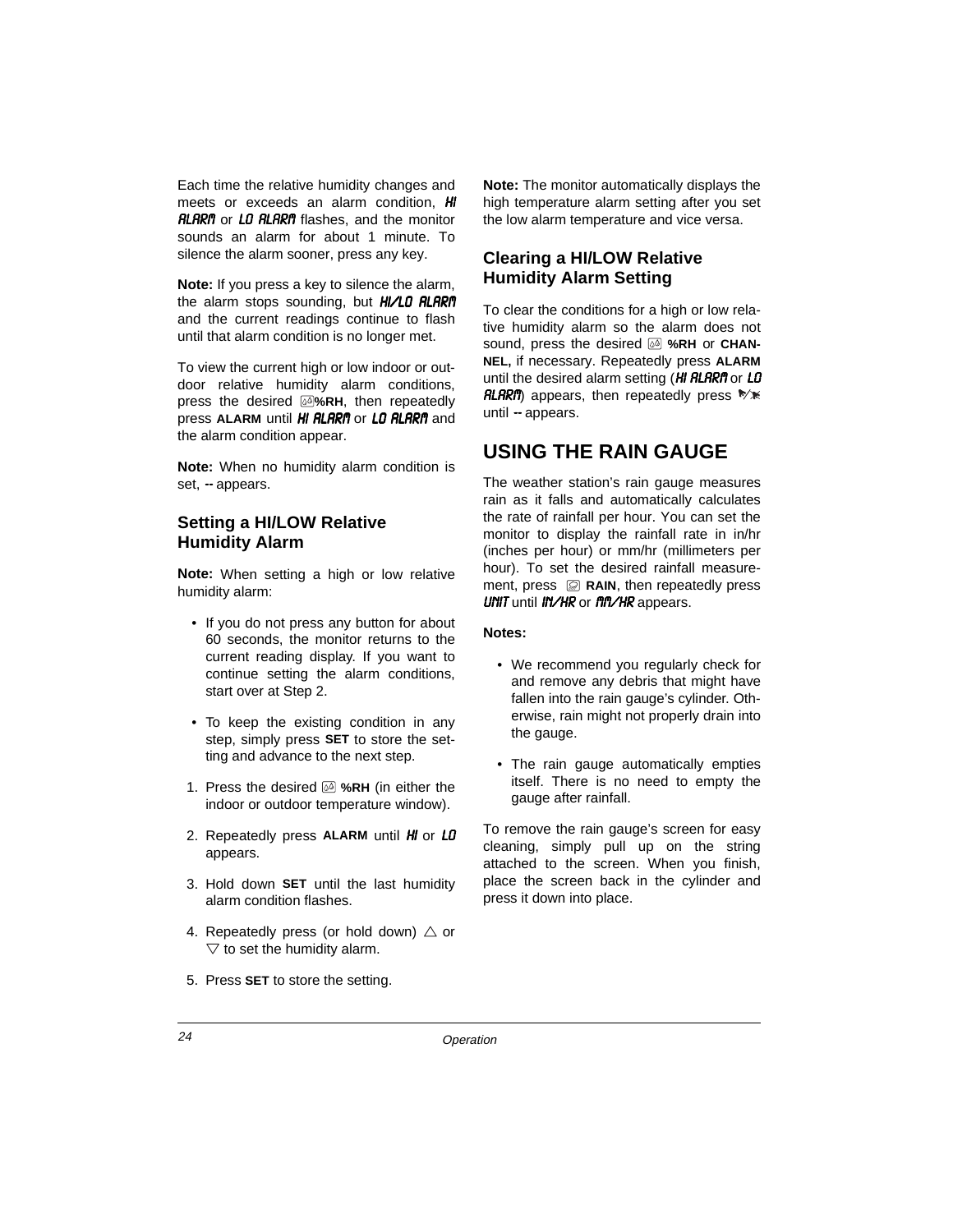# **USING THE RAIN WINDOW**

## **Viewing the Previous Day's and the Total Amount of Rainfall Records**

To toggle between viewing yesterday's rainfall amount and the total amount of rainfall recorded in memory, press **RAIN**, then repeatedly press *fIEFIDRY* until YESTERDRY or **TOTAL** appears.

#### **Notes:**

- When displaying total rainfall records, the time that the total rainfall memory was last reset and **SINCE** appear simultaneously.
- Yesterday's rainfall amount is calculated from 12:00 AM of one day to 12:00 AM on the next day.
- If no rainfall is detected for two consecutive hours,  $\boldsymbol{\theta}$  appears on the monitor.

## **Resetting the Total Rainfall Record**

To reset the total rainfall record in memory and record new data (beginning with the current conditions), press **Q** RAIN, then hold down *fIEFIORY* until a beep sounds.

#### **Using the High Rainfall Rate Alarm**

You can set the monitor to sound an alarm when the rainfall rate meets or exceeds a set condition (such as 1 in/hr). Each time rain falls and meets or exceeds the set alarm condition,  $\theta$ *LRRM*  $H$  flashes and the monitor sounds an alarm for about 1 minute. To silence the alarm sooner, press any key.

**Note:** If you press a key to silence the alarm, the alarm stops sounding, but  $\theta$ **LARM**  $H$  and

current rainfall rate continue to flash until the alarm condition is no longer met.

To view the current high rainfall rate alarm setting, press **Q** RAIN, then press ALARM so **RLARM** HI appears.

**Note:** When no rainfall alarm condition is set, --- appears.

#### **Setting the High Rainfall Rate Alarm**

**Note:** If you do not press any button for about 60 seconds, the monitor returns to the current alarm condition display. To continue programming the alarm condition, start over at Step 2.

- 1. Press **<b>RAIN**.
- 2. Repeatedly press ALARM until **RLRRfl HI** appears.
- 3. Hold down **SET** for about 2 seconds until the monitor beeps. The last set alarm condition (in inches/hour or mm/hour) flashes.
- 4. Repeatedly press (or hold down)  $\triangle$  or  $\triangledown$  to adjust the setting.
- 5. Press **SET** to store the setting.

## **Clearing the High Rainfall Rate Alarm Setting**

To clear the high rainfall rate alarm condition so the alarm does not sound, press **RAIN**, then repeatedly press **ALARM** until **RLARM HI** appears. Repeatedly press  $\forall$ **\*** until --- appears.

# **USING THE WIND WINDOW**

The weather station uses the anemometer to sample the wind speed and direction. You can set the monitor to display the wind speed in miles per hour (mph), kilometers per hour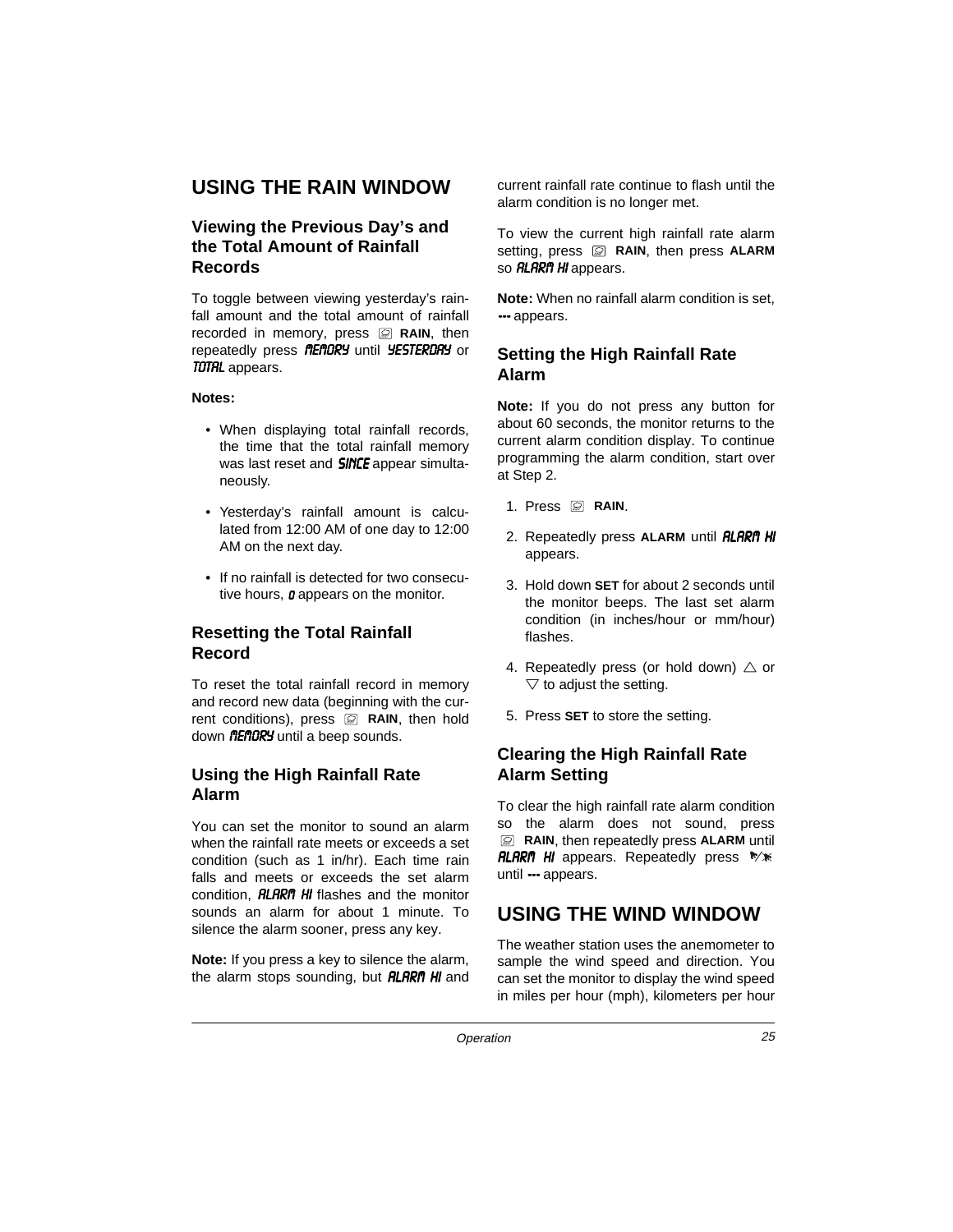(kph), meters per second (m/s), or knots. To set the wind speed unit of measurement, press **WIND**  $\mathcal{D}$ , then repeatedly press UNIT until the desired unit appears.

The monitor displays wind direction in degrees ( $0^\circ$  to  $359^\circ - 0^\circ$  being due North, 180° being due South, and so on) and literal compass direction (N for north, S for south, and so on). The monitor displays the literal compass wind direction at all times, regardless of which window is active.

The anemometer determines gust every 14 seconds and the average wind speed every 56 seconds. To toggle between the gust view and the average wind speed view, repeatedly press **WIND**, so **GUST** or **RVERRGE** appears.

#### **Viewing and Resetting the Max Wind Speed Record**

To view the maximum wind speed recorded since the last memory reset, press **MEMORY**. **nRX** appears. The time the wind speed was recorded in memory, the direction the wind was blowing, and  $STR$ <sup>n</sup> appear simultaneously.

To reset the maximum wind speed in memory and record a new high wind speed and direction beginning with the current conditions, hold down **MEMORY** for about 2 seconds until the monitor beeps.

#### **Using the High Wind Speed Alarm**

You can set the monitor to sound an alarm when the wind speed reaches or exceeds a set limit. Each time the wind speed changes and meets or exceeds the set limit, HI RLARM flashes and the monitor sounds an alarm for about 1 minute. To silence the alarm sooner, press any key.

**Note:** If you press a key to silence the alarm, the alarm stops sounding, but  $H$  **RLARM** continues to flash until the alarm condition is no longer met.

To view the current high wind speed alarm condition, press **WIND**  $\mathcal{D}$ , then press **ALARM**. **HI RLARM** appears.

**Note:** When no wind speed alarm condition is set, --- appears.

#### **Setting the High Wind Speed Alarm**

- 1. Press **WIND** 2.
- 2. Press **ALARM** so HI RLARM appears.
- 3. Hold down **SET** for about 2 seconds until the monitor beeps. The last set high wind speed condition flashes.
- 4. Repeatedly press (or hold down)  $\triangle$  or  $\triangledown$  to adjust the setting.
- 5. Press **SET** to store the setting.

**Note:** If you do not press any button for about 60 seconds, the monitor returns to the current wind speed and direction display. To continue programming the wind speed alarm, start over from Step 2.

## **Clearing the High Wind Speed Alarm Setting**

To clear the high wind speed alarm condition so the alarm does not sound, press **WIND**  $\mathbb{Z}$ . Press ALARM so HI RLARM appears next to **GUST, then press**  $\mathbb{R}^n \times$  **so --- appears.**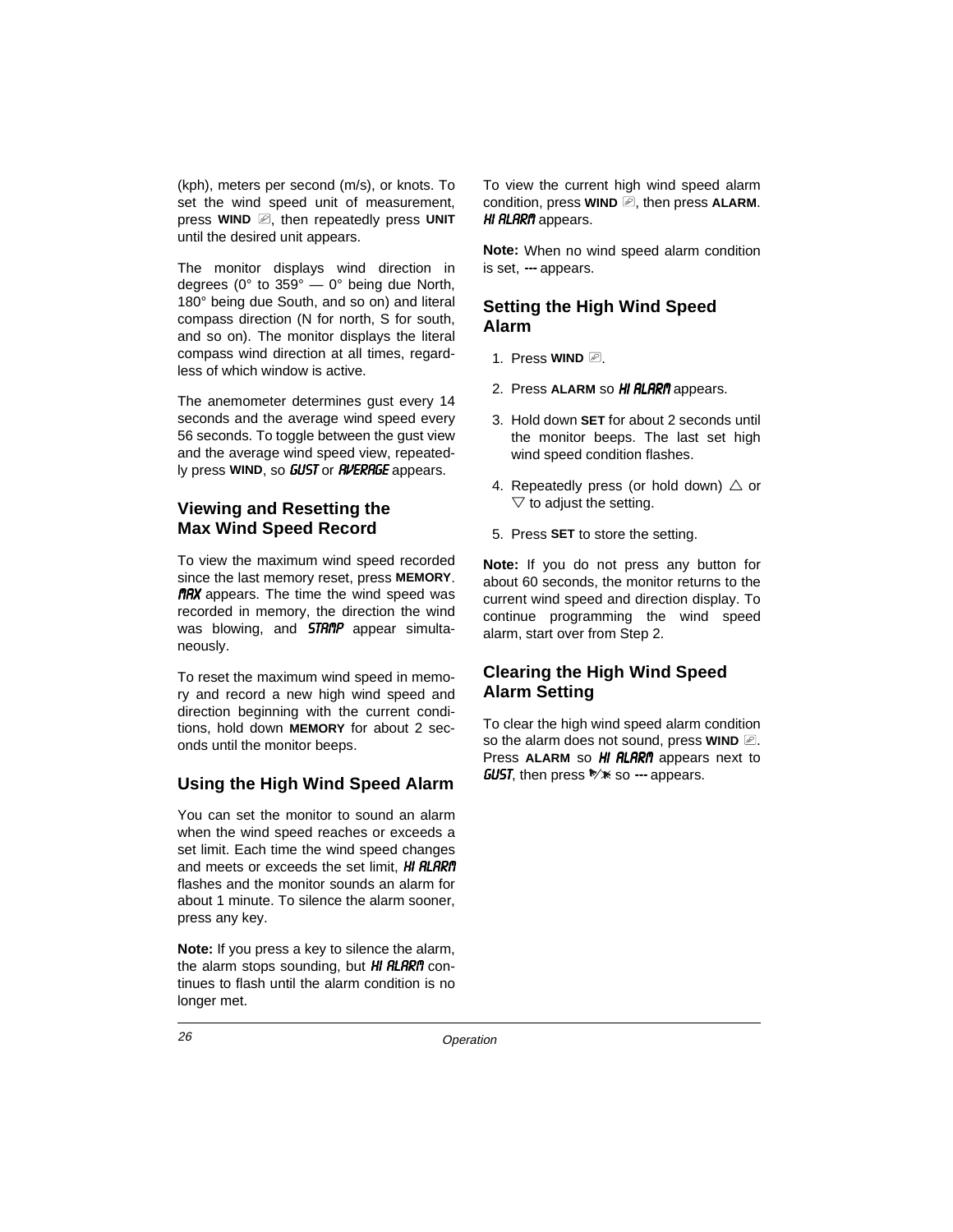à **Special Features**

# **DISCONNECTED SIGNALS**

If the signal from a sensor was disconnected, --- appears on the monitor. If this happens, hold down **CHANNEL**. The weather station searches for the most current signal. (You do not need to reset the clock.)

If  $-$  appears on the monitor often, try the following methods to correct it:

- Move the monitor or transmitter if there is an obstacle between them.
- Check the backup battery.
- Move the transmitter closer to the sensor.

# **CONNECTING THE MONITOR TO A PC**

Using an optional serial cable (up to 10 feet long) and the supplied software, you can connect the monitor to a PC. You can view any recorded data on the PC.

**Note:** Your local RadioShack store sells a wide variety of cables.

To connect the monitor to a PC, plug one end of a serial PC cable into the **RS-232** jack on the back of the monitor, then plug the other end into the appropriate port on your PC.

#### **Notes:**

- The monitor sends data through its **RS-232** jack (once it receives the signal) at a rate of 9600 bps.
- For instructions on using the supplied software or viewing data sent from your monitor, see the software's separate Owner's Manual.

## **SCANNING THE MONITOR'S CHANNELS**

The monitor can scan the readings from the **OUT** (outdoor) channel and channels 1, 2, and 3 every 4 seconds. Press OUT . then hold down  $\triangle$ . To stop scanning, press any key.

# **WEATHER REFERENCES**

#### **Glossary of Weather Terms**

**air mass** — a large body of air that has similar horizontal temperature and moisture characteristics.

**air (atmospheric) pressure** — the pressure exerted by the weight of air above a given point. Usually expressed in millibars (mb) or inches (in) of mercury (Hg).

**altimeter** — an instrument that indicates the altitude of an object above a fixed level. Pressure altimeters use an aneroid barometer with a scale graduated in altitude instead of pressure.

**anemometer** — an instrument that measures wind speed.

**atmosphere** — the envelope of gases that surrounds a planet and are held to it by the planet's gravitational attraction.

**autumnal equinox** — the equinox at which the sun approaches the Southern hemisphere and passes directly over the equator. Occurs around September 23.

**backing wind** — a wind that signifies cooling and changes direction in a counterclockwise sense (north to northwest to west, for example).

Special Features 27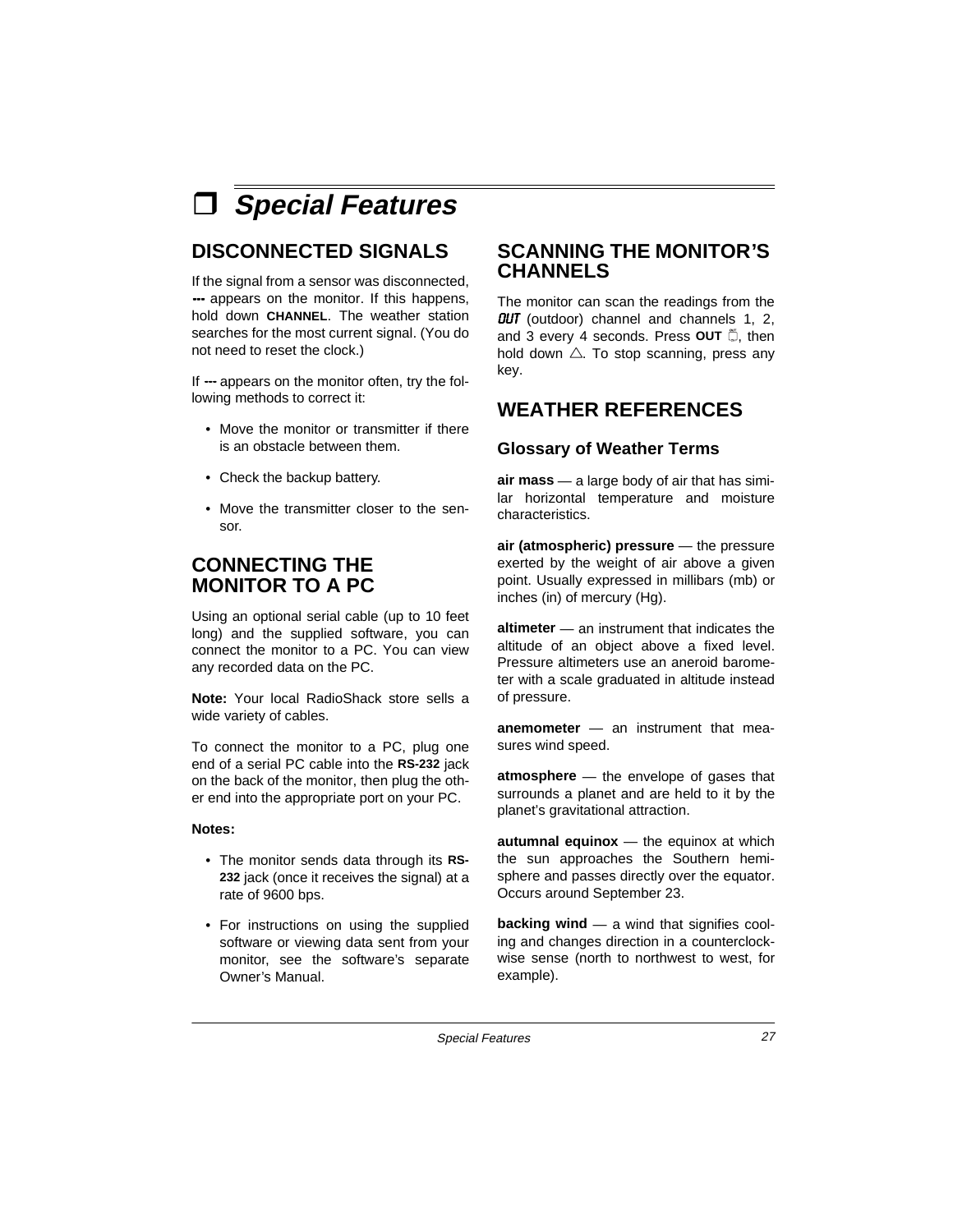**barometer** — an instrument that measures atmospheric pressure. The two most common barometers are the mercury barometer and the aneroid barometer.

**blizzard** — a severe weather condition characterized by low temperatures and strong winds (greater than 32 mph) bearing a great amount of snow.

**Celsius scale** — a temperature scale where (at sea level) water freezes at 0° and boils at 100°.

**cold front** — a transition zone where a cold air mass advances and replaces a warm air mass.

**cold wave** — a rapid fall in temperature within 24 hours that often requires increased protection for agriculture, industry, commerce, and human activities.

**convection** — atmospheric motions that are predominantly vertical, such as rising air currents due to surface heating. The rising of heated surface air and the sinking of cooler air aloft is often called free convection.

**cyclone** — an area of low pressure around which the winds blow counterclockwise in the Northern hemisphere and clockwise in the Southern hemisphere.

**daily range of temperature** — the difference between the maximum and minimum temperatures for any given day.

**dew** — water that has condensed onto objects near the ground when their temperatures have fallen below the dew point of the surface air.

**dew point (dew-point temperature)** — the temperature to which air must be cooled (at constant pressure and constant water vapor content) for saturation to occur. When the dew point falls below freezing, it is called the frost point.

**downburst** — a severe localized downdraft that can be experienced beneath a severe thunderstorm.

**drizzle** — small drops between 0.2 and 0.5 mm in diameter that fall slowly and reduce visibility more than light rain.

**drought** — a period of abnormally dry weather sufficiently long enough to cause serious effects on agriculture and other activities in the affected area.

**dry line** — a boundary that separates warm, dry air from warm, moist air. It usually represents a zone of instability along which thunderstorms form.

**evaporation** — the process by which a liquid changes into a gas.

**extratropical cyclone** — a cyclonic storm that most often forms along a front in middle and high latitudes. Also called a middle latitude storm, a depression, and a low. It is not a tropical storm or hurricane.

**eye** — a region in the center of a hurricane (tropical storm) where the winds are light and skies are clear to partly cloudy.

**eye wall** — a wall of dense thunderstorms that surrounds the eye of a hurricane.

**Fahrenheit scale** — a temperature scale where (at sea level) water freezes at 32° and boils at 212°.

**fog** — a cloud with its base at the earth's surface. It reduces visibility to less than 1 mile (1.6 km).

**freeze** — the condition that exists when the surface temperature over a widespread area remains below freezing (32° F or 0° C) for a sufficient time to constitute the characteristic feature of the weather. If the freeze cuts short the growing season, it is a killing freeze.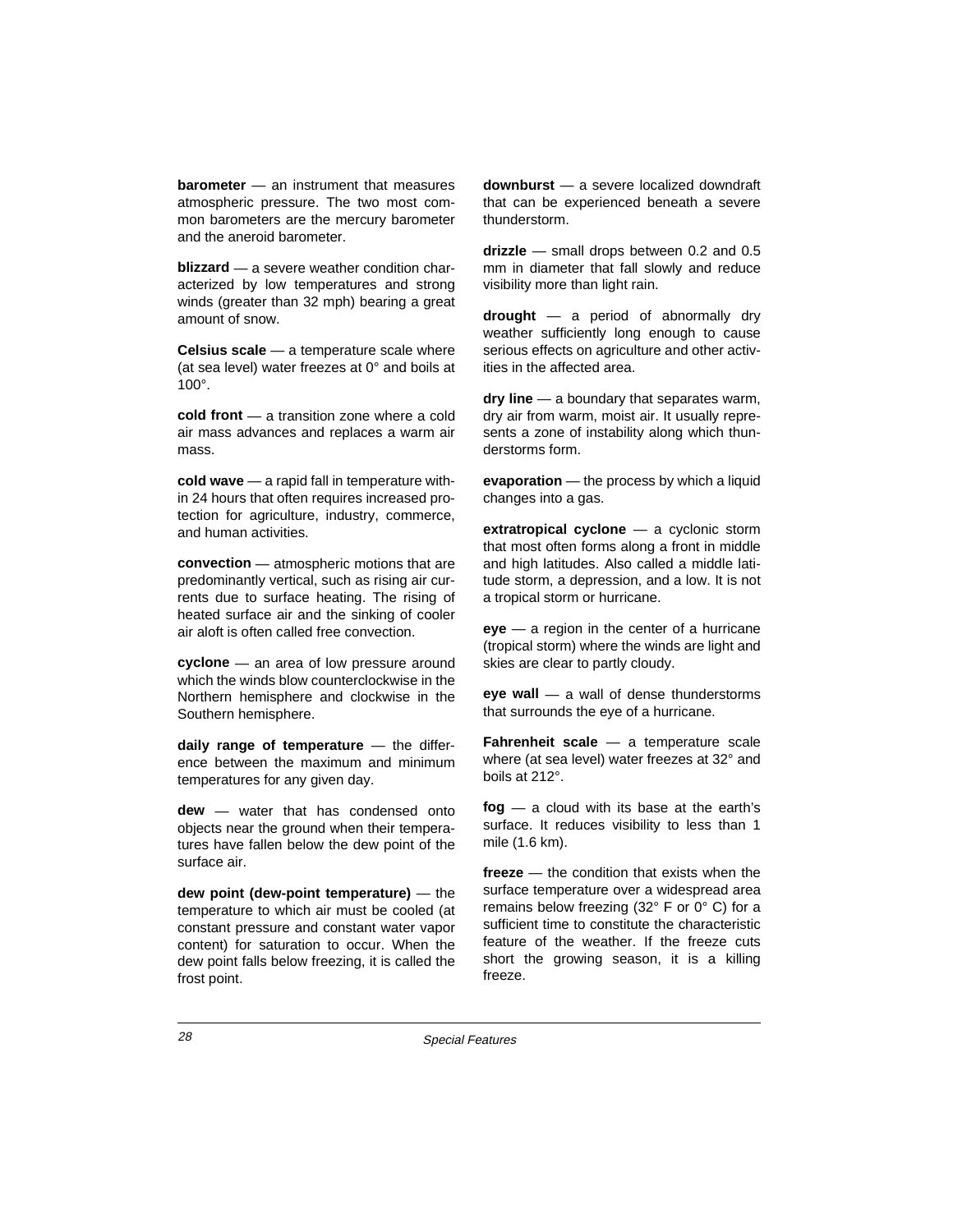**freezing rain/drizzle** — rain or drizzle that falls in liquid form and then freezes upon striking the ground or objects that are at 32°F (0°C) or colder.

**front** — the transition zone between two distinct air masses.

**frost (hoarfrost)** — a covering of ice produced by sublimation (to change from a gaseous state to a solid without becoming a liquid) on exposed surfaces when the air temperature falls below the frost point (the dew point is below freezing).

**frozen dew** — the transformation of liquid dew into tiny beads of ice when the air temperature drops below freezing.

**funnel cloud** — a rotating cone-like cloud that extends downward from the base of a thunderstorm. When it reaches the surface, it is called a **tornado**.

**graupel** — ice particles between .08–.20 inches (2 and 5 mm) in diameter that form in a cloud. Snowflakes that become rounded pellets due to riming (being frosted over) are called graupel or snow pellets.

**gust front** — a boundary that separates a cold downdraft of a thunderstorm from warm, humid surface air. On the surface, its passage resembles that of a cold front.

**hailstones** — transparent or partially opaque particles of ice that range in size from that of a pea to that of golf balls and larger.

**haze** — fine dry or wet dust or salt particles dispersed through a portion of the atmosphere. Individually these are not visible, but cumulatively they diminish visibility.

**heat index (HI)** — an index that combines air temperature and relative humidity to determine an apparent temperature — how hot it actually feels.

**humidity** — a general term that refers to the air's water vapor content.

**hurricane** — a severe tropical cyclone having winds in excess of 64 knots (74 mph).

**hurricane warning** — a warning given when it is likely that a hurricane will strike an area within 24 hours.

**hurricane watch** — a hurricane watch indicates that a hurricane poses a threat to an area (often within several days) and residents of the watch area should be prepared.

**jet stream** — relatively strong winds concentrated within a narrow band in the atmosphere.

**knot** — a unit of speed equal to 1 nautical mile per hour (1 knot =  $1.15$  mph).

**lake-effect snows** — localized snowstorms that form on the downwind side of a lake. Such storms are common in late fall and early winter near the Great Lakes as cold, dry air picks up moisture and warmth from the unfrozen bodies of water.

**lightning** — a visible electrical discharge produced by thunderstorms.

**mean annual temperature** — the average temperature at any given location for the entire year.

**mean daily temperature** — the average of the highest and lowest temperature for a 24 hour period.

**meteorology** — the study of the atmosphere and atmospheric phenomena as well as the atmosphere's interaction with the earth's surface, oceans, and life in general.

**millibar (mb)** — a unit for expressing atmospheric pressure. Sea level pressure is normally close to 1013 mb.

Special Features 29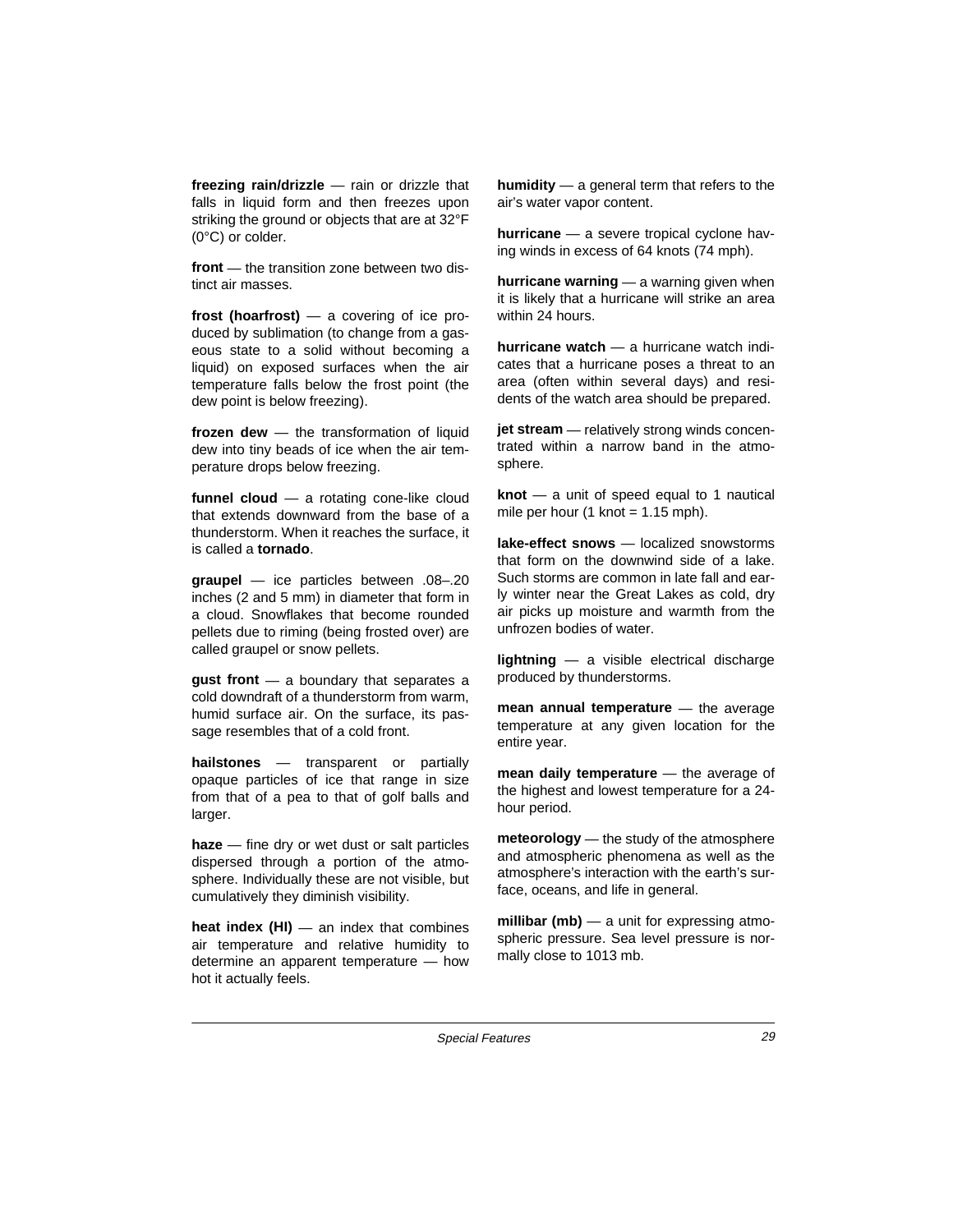**northeaster** — a name given to a strong, steady northeast wind that is accompanied by rain and inclement weather. It often develops when a storm system moves northwesterly along the coast of North America.

**overrunning** — a condition that occurs when air moves up and over another layer of air.

**pressure tendency** — the rate of change of atmospheric pressure within a specified period of time, most often three hours. Also known as barometric tendency.

**rain** — precipitation in the form of liquid water drops that have diameters greater than that of drizzle.

**rainbow** — an arc of concentric colored bands that spans a section of the sky when rain is present and the sun is behind the observer's back.

**Rain Gauge** — an instrument designed to measure the amount of rain that falls during a given time interval.

**relative humidity** — the ratio of the amount of water vapor actually in the air compared to the amount of water vapor the air can hold at that particular temperature and pressure. The ratio of the air's actual vapor pressure to its saturation vapor pressure.

**sea breeze** — a coastal local wind that blows from the ocean onto the land. The leading edge of the breeze is called a sea breeze front.

**sea level pressure** — the atmospheric pressure at mean sea level.

**severe thunderstorms** — intense thunderstorms capable of producing heavy showers, flash floods, hail, strong and gusty surface winds, and tornadoes.

**shower** — intermittent precipitation from a cumuli form cloud, usually of short duration but often heavy.

**sleet** — a type of precipitation consisting of transparent pellets of ice .20 inches (5 mm) or less in diameter. Also known as ice pellets.

**smog** — air that has restricted visibility due to pollution, or pollution formed in the presence of sunlight — photochemical smog (originally smog meant a mixture of smoke and fog).

**snow** — a solid form of precipitation composed of ice crystals in complex hexagonal forms.

**snowflake** — an aggregate of ice crystals that falls from a cloud.

**snow flurries** — light showers of snow that fall intermittently.

**snow squall** (shower) — an intermittent heavy shower of snow that greatly reduces visibility.

**squall line** — any non-frontal line or band of active thunderstorms.

**standard atmospheric pressure** — pressure of 1013.25 millibars (mb), 29.92 inches of mercury (Hg), 760 millimeters of mercury (mm), 14.7 pounds per square inch (lb/in), 101,325 pascals (Pa).

**station pressure** — the actual air pressure computed at the observing station.

**supercell storm** — an enormous severe thunderstorm whose updrafts and downdrafts are nearly in balance, allowing it to maintain itself for several hours. It can produce large hail and tornadoes.

**temperature** — the degree of hotness or coldness of a substance as measured by a thermometer. It is also a measure of the average speed or kinetic energy of the atoms and molecules in a substance.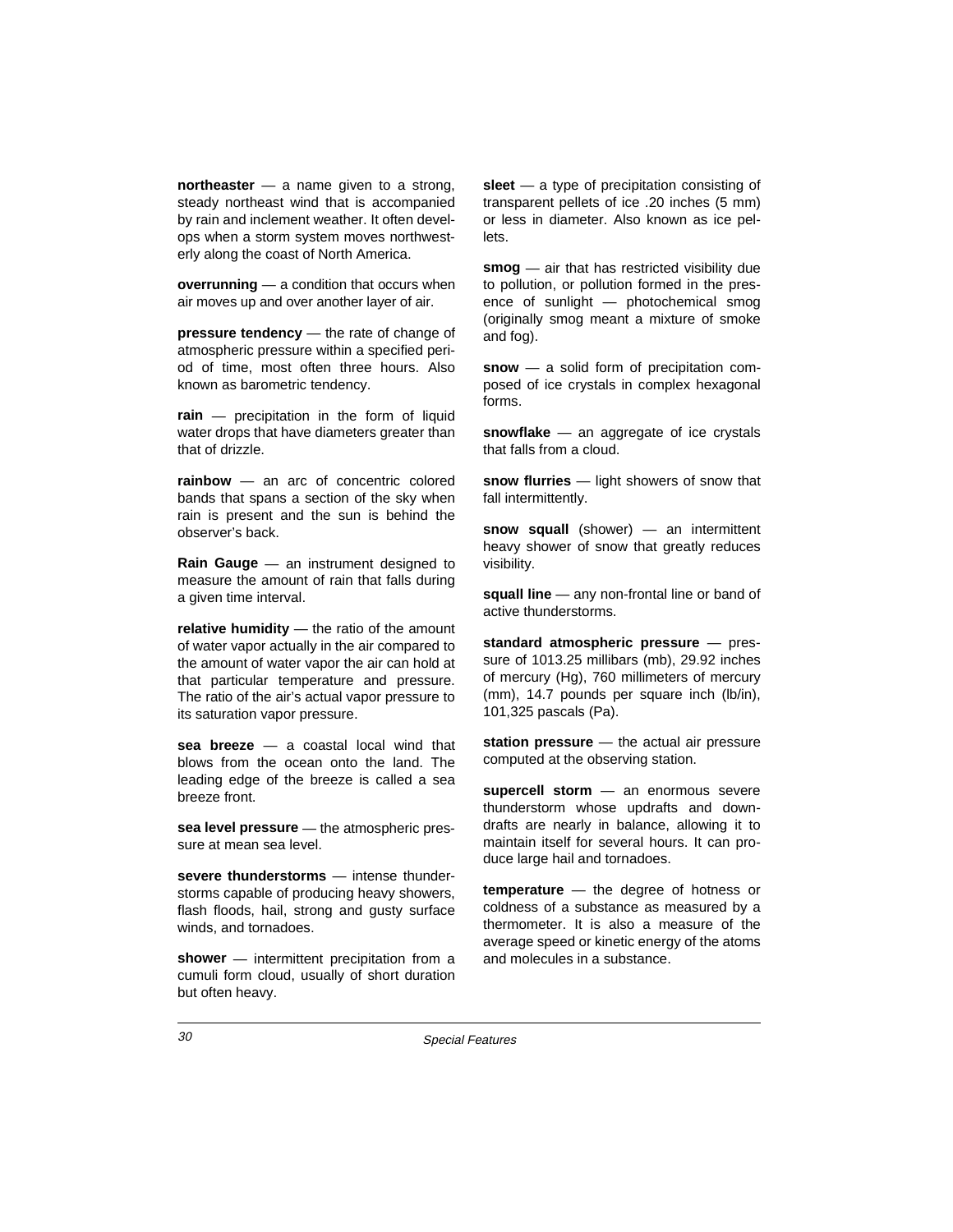**thermograph** — an instrument that measures and records air temperature.

**thermometer** — an instrument for measuring temperature.

**thunder** — the sound created by rapidly expanding gases along the channel of a lightning discharge.

**thunderstorm** — a local storm produced by cumulonimbus clouds and is always accompanied by lightning and thunder.

**tornado** — an intense, rotating column of air that protrudes from a cumulonimbus cloud in the shape of a funnel or a rope and touches the ground.

**tornado outbreak** — a series of tornadoes that form within a particular region that may include several states. Often associated with widespread damage and destruction.

**tornado warning** — a warning issued when a tornado has actually been observed either visually or on a radar screen.

**tornado watch** — a forecast issued to alert the public that tornadoes may develop within a specified area.

**trace (of precipitation)** — an amount of precipitation less than 0.01 inch (0.025 cm).

**visibility** — the distance an observer can see and identify prominent objects.

**warm front** — a front that moves in such a way that warm air replaces cold air.

**wet-bulb temperature** — the lowest temperature that can be obtained by evaporating water into the air.

**wind** — air in motion relative to the earth's surface.

**wind-chill factor** — the cooling effect of any combination of temperature and wind,

expressed as the loss of body heat. Also called **wind-chill index**.

**wind direction** — the direction from which the wind is blowing.

**wind vane** — an instrument used to indicate wind direction.

**winter solstice** — approximately December 22 in the Northern hemisphere when the sun is lowest in the sky and directly overhead at latitude 23.5° S, the Tropic of Capricorn.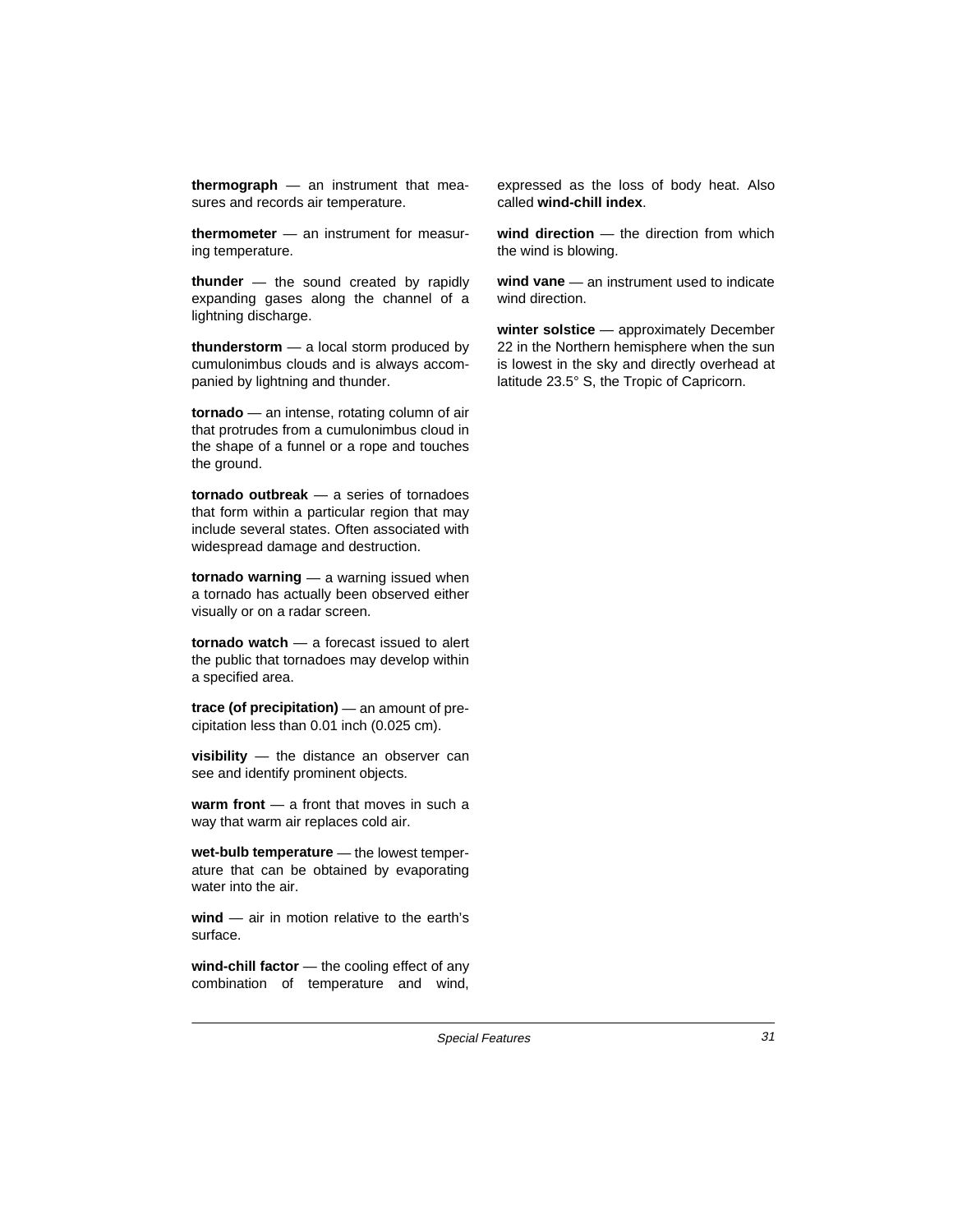## **Cloud Classification Chart**

Clouds can float from a few feet above the earth (fog) all the way up to 40,000 feet and higher. There are 11 different classes of clouds. As the following chart illustrates, you can distinguish clouds based on their altitude and shape.

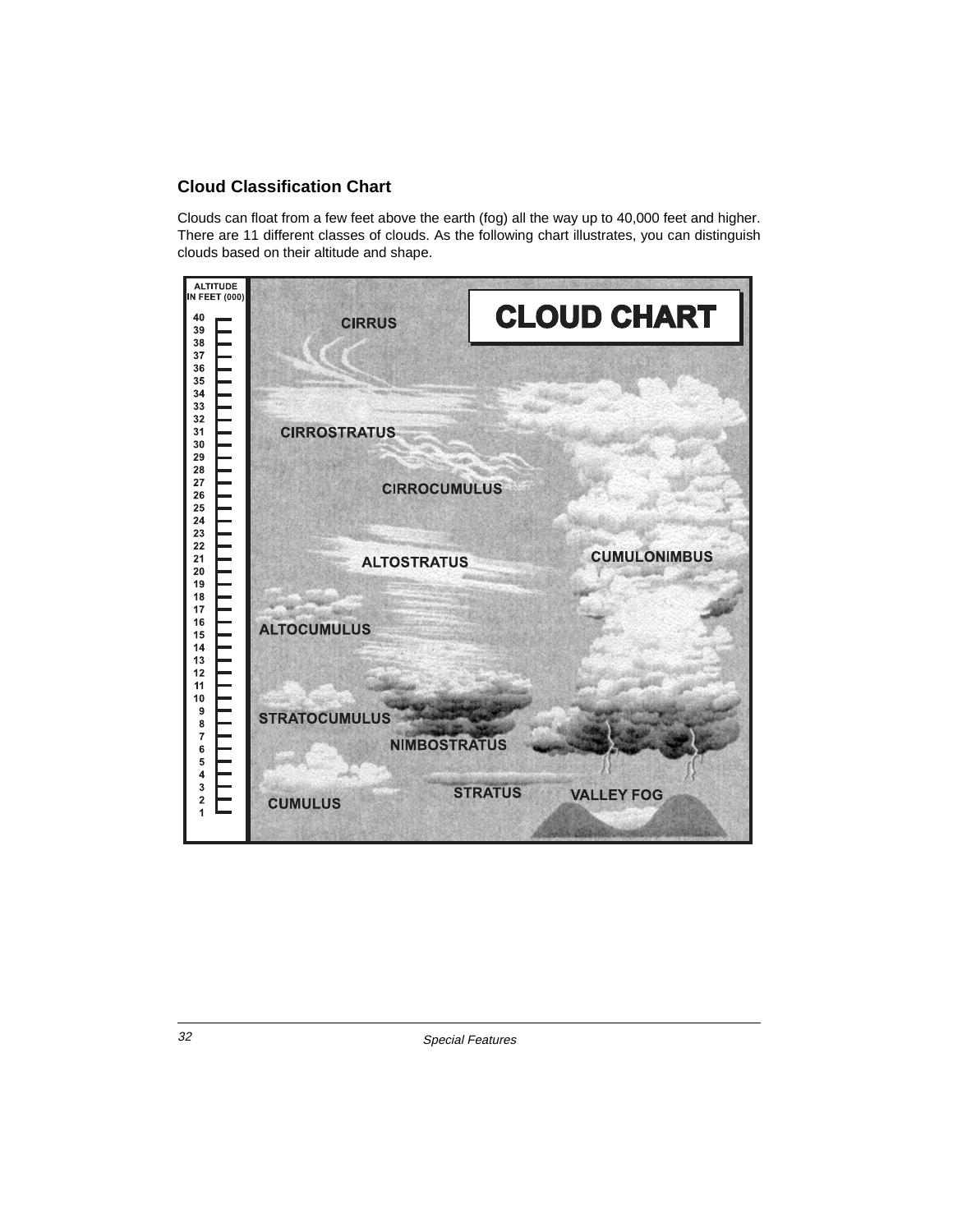# à **Care and Maintenance**

Keep the weather station's indoor components dry; if they get wet, wipe them dry immediately. Use and store the weather station's indoor components only in normal temperature environments. Handle the weather station carefully; do not drop it. Keep the weather station away from dust and dirt, and wipe it with a damp cloth occasionally to keep it looking new.

Modifying or tampering with the weather station's internal components can cause a malfunction and might invalidate its warranty and void your FCC authorization to operate it. If your weather station is not performing as it should, take it to your local RadioShack store for assistance.

## **RESETTING THE MONITOR**

**Caution:** Resetting the monitor also clears all data stored in the monitor's memory.

If the monitor's display locks up or the monitor does not work properly, remove the battery compartment cover and use a pointed object such as a straightened paper clip to lightly press and release the **RESET** hole inside the monitor's battery compartment. All display segments appear briefly, then the default time and date ( $2.00$  and  $1/1$ ) appear.

**Note:** Set the correct date, time, and sea level barometric pressure after you reset the monitor.



#### **Temperature**

| <b>Operating Measurement:</b> |  |
|-------------------------------|--|
|                               |  |
|                               |  |
| Indoor Measurement Accuracy:  |  |
|                               |  |
|                               |  |
| Outdoor Measurement Accuracy: |  |
|                               |  |
|                               |  |
|                               |  |
|                               |  |
|                               |  |
| Sampling Cycle Frequency:     |  |
|                               |  |
|                               |  |
|                               |  |

Care and Maintenance 33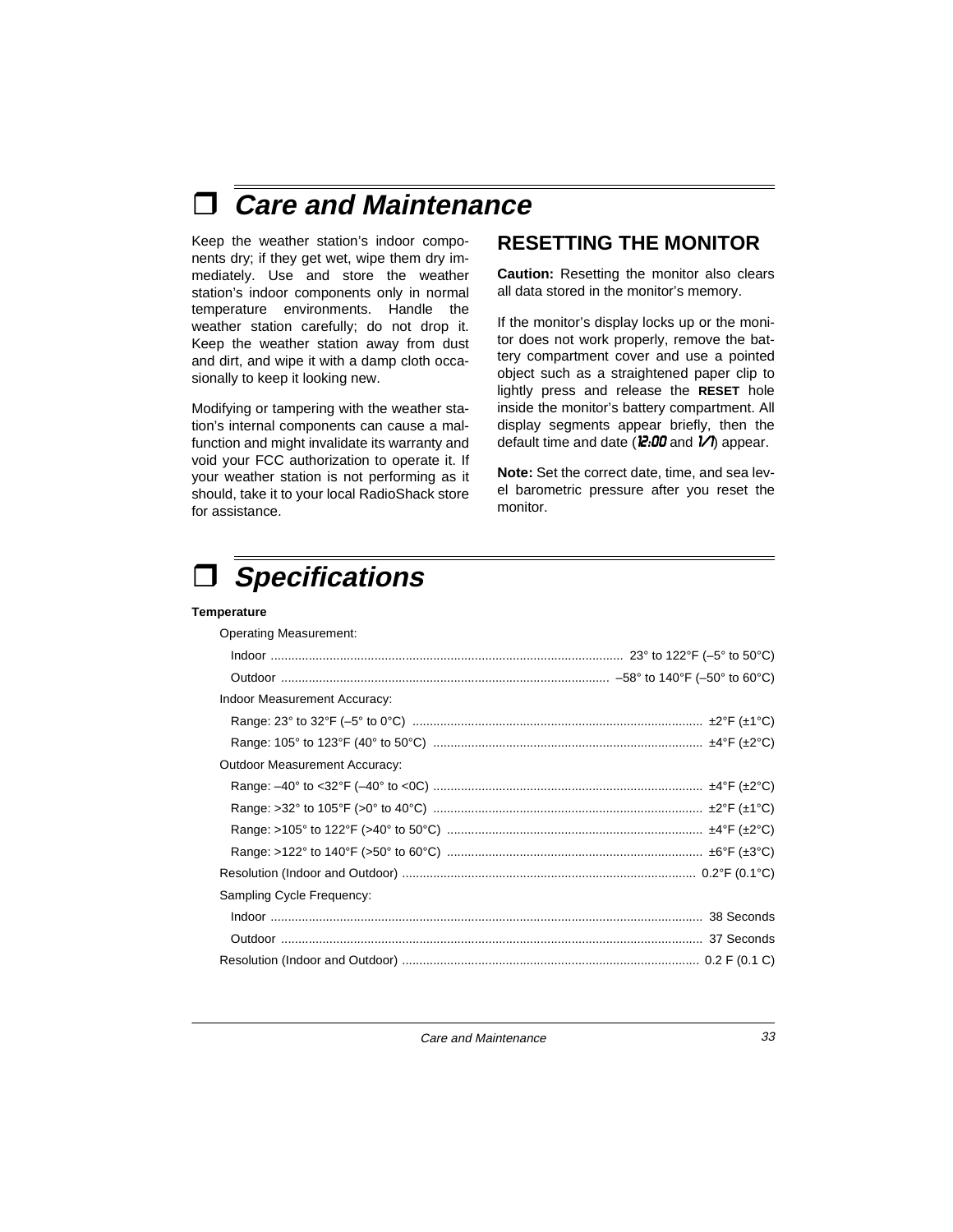#### **Relative Humidity**

| Accuracy:                                         |                                |
|---------------------------------------------------|--------------------------------|
|                                                   |                                |
|                                                   |                                |
|                                                   |                                |
| <b>Sampling Cycle Frequency</b>                   |                                |
|                                                   |                                |
|                                                   |                                |
| <b>Dew Point Temperature</b>                      |                                |
| Temperature Range:                                |                                |
|                                                   |                                |
|                                                   |                                |
| Indoor Measurement Accuracy (Indoor and Outdoor): |                                |
|                                                   |                                |
|                                                   |                                |
|                                                   |                                |
| Sampling Cycle Frequency:                         |                                |
|                                                   |                                |
|                                                   |                                |
| <b>Wind Speed</b>                                 |                                |
|                                                   |                                |
| <b>Measurement Accuracy:</b>                      |                                |
|                                                   |                                |
|                                                   |                                |
|                                                   |                                |
| Sampling Cycle Frequency:                         |                                |
|                                                   |                                |
|                                                   |                                |
| <b>Wind Direction</b>                             |                                |
|                                                   |                                |
|                                                   | 0° to 350° (Compass Direction) |
| <b>Measurement Accuracy:</b>                      |                                |
|                                                   |                                |
|                                                   |                                |
|                                                   |                                |
|                                                   | 10° (Compass Direction)        |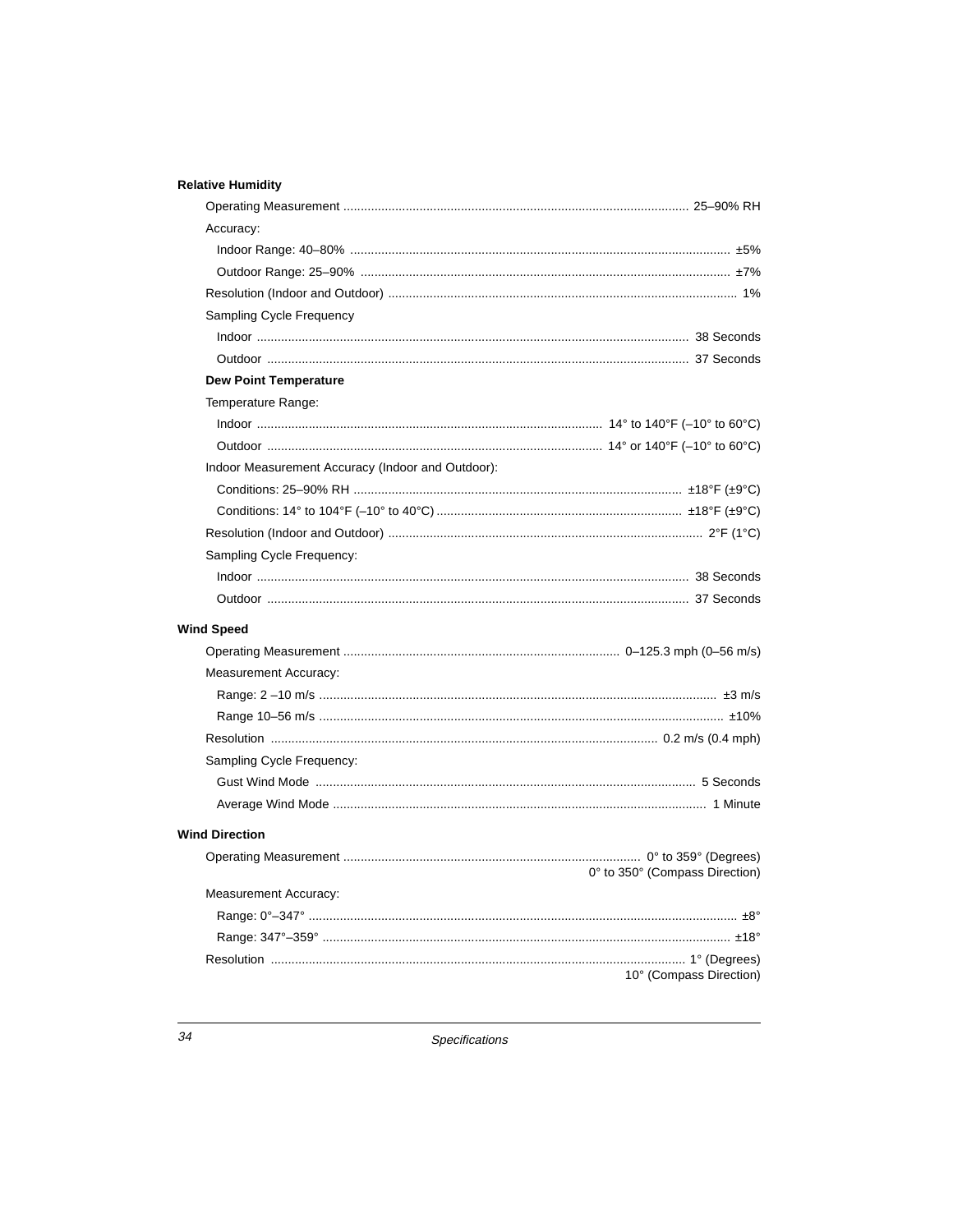#### **Wind Chill Temperature**

| Rainfall                             |  |
|--------------------------------------|--|
|                                      |  |
|                                      |  |
| Daily Rainfall Accuracy:             |  |
|                                      |  |
|                                      |  |
| <b>Cumulative Rainfall Accuracy:</b> |  |
|                                      |  |
|                                      |  |
| Rainfall Rate Accuracy:              |  |
|                                      |  |
|                                      |  |
|                                      |  |
|                                      |  |
|                                      |  |
|                                      |  |
|                                      |  |
| General                              |  |
|                                      |  |
|                                      |  |
|                                      |  |
|                                      |  |
|                                      |  |
| Weight:                              |  |
|                                      |  |
|                                      |  |

Specifications are typical; individual units might vary. Specifications are subject to change and improvement without notice.